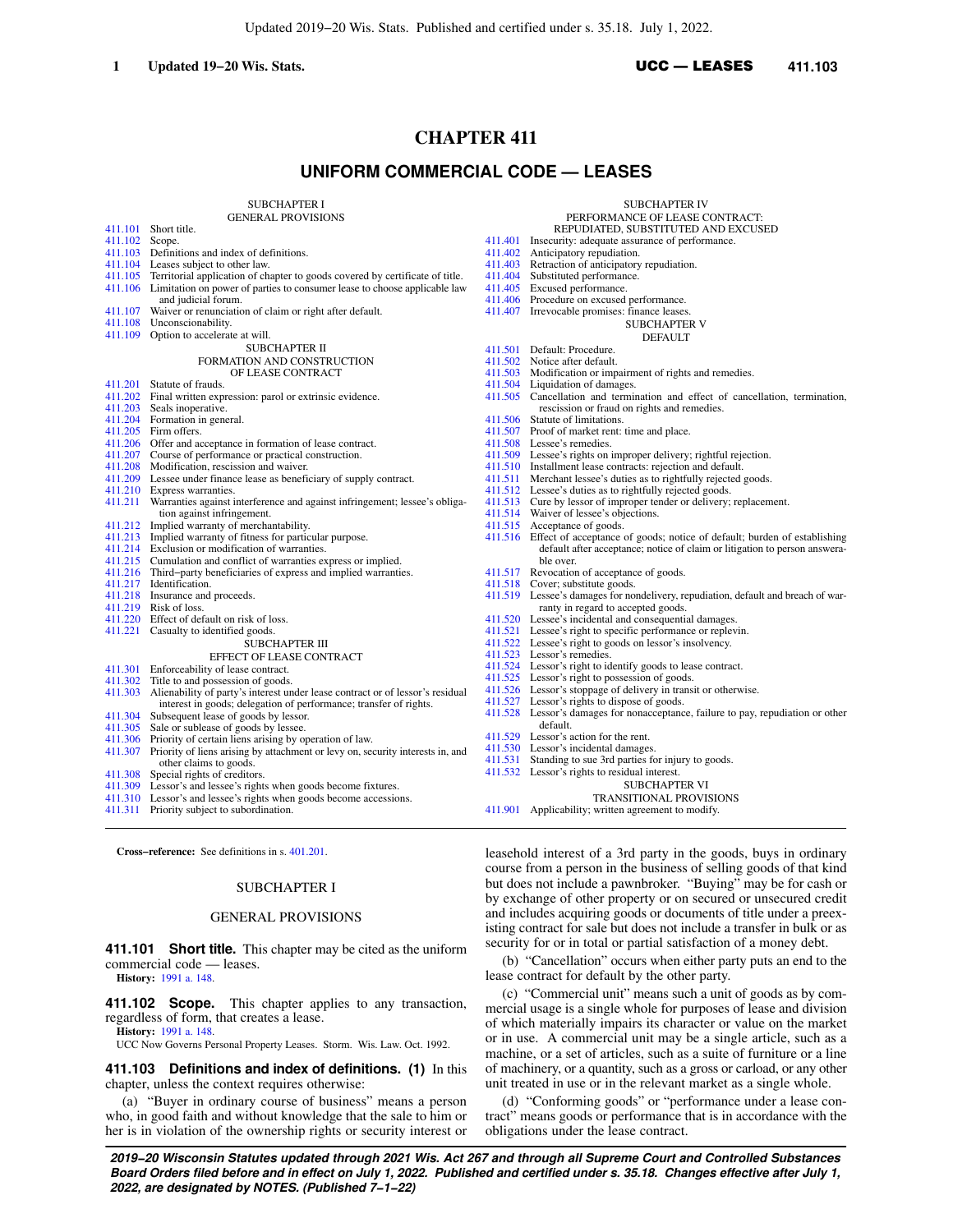## **411.103** UCC — LEASES **Updated 19−20 Wis. Stats. 2**

(e) "Consumer lease" means a lease that a lessor regularly engaged in the business of leasing or selling makes to a lessee who is an individual and who takes under the lease primarily for a personal, family, or household purpose, if the total payments to be made under the lease contract, excluding payments for options to renew or buy, do not exceed \$25,000.

(f) "Fault" means wrongful act, omission, breach or default.

(g) "Finance lease" means a lease with respect to which all of the following occur:

1. The lessor does not select, manufacture or supply the goods.

2. The lessor acquires the goods or the right to possession and use of the goods in connection with the lease.

3. One of the following occurs:

a. The lessee receives a copy of the contract by which the lessor acquired the goods or the right to possession and use of the goods before signing the lease contract.

b. The lessee's approval of the contract by which the lessor acquired the goods or the right to possession and use of the goods is a condition to effectiveness of the lease contract.

c. The lessee, before signing the lease contract, receives an accurate and complete statement designating the promises and warranties, and any disclaimers of warranties, limitations or modifications of remedies, or liquidated damages, including those of a 3rd party, such as the manufacturer of the goods, provided to the lessor by the person supplying the goods in connection with or as part of the contract by which the lessor acquired the goods or the right to possession and use of the goods.

d. If the lease is not a consumer lease, the lessor, before the lessee signs the lease contract, informs the lessee in writing of the identity of the person supplying the goods to the lessor unless the lessee has selected that person and directed the lessor to acquire the goods or the right to possession and use of the goods from that person, that the lessee is entitled under this chapter to the promises and warranties, including those of a 3rd party, provided to the lessor by the person supplying the goods in connection with or as part of the contract by which the lessor acquired the goods or the right to possession and use of the goods and that the lessee may communicate with the person supplying the goods to the lessor and receive an accurate and complete statement of those promises and warranties, including any disclaimers and limitations of them or of remedies.

(h) "Goods" means all things that are movable at the time of identification to the lease contract, or are fixtures as defined in s. [411.309 \(1\) \(d\)](https://docs.legis.wisconsin.gov/document/statutes/411.309(1)(d)). "Goods" also includes the unborn young of animals. "Goods" does not include money, documents, instruments, accounts, chattel paper or general intangibles and does not include minerals or the like, including oil and gas, before extraction.

(i) "Installment lease contract" means a lease contract that authorizes or requires the delivery of goods in separate lots to be separately accepted, even though the lease contract contains a clause stating "each delivery is a separate lease" or its equivalent.

(j) "Lease" means a transfer of the right to possession and use of goods for a term in return for consideration, but a sale, including a sale on approval or a sale or return, or a retention or creation of a security interest is not a lease. Unless the context clearly indicates otherwise, "lease" includes a sublease.

(k) "Lease agreement" means the bargain, with respect to the lease, of the lessor and the lessee in fact as found in their language or by implication from other circumstances including course of dealing or usage of trade or course of performance as provided in this chapter. Unless the context clearly indicates otherwise, "lease agreement" includes a sublease agreement.

(L) "Lease contract" means the total legal obligation that results from the lease agreement as affected by this chapter and any other applicable rules of law. Unless the context clearly indicates otherwise, "lease contract" includes a sublease contract.

(m) "Leasehold interest" means the interest of the lessor or the lessee under a lease contract.

(n) "Lessee" means a person who acquires the right to possession and use of goods under a lease. Unless the context clearly indicates otherwise, "lessee" includes a sublessee.

(o) "Lessee in ordinary course of business" means a person who in good faith and without knowledge that the lease to him or her is in violation of the ownership rights or security interest or leasehold interest of a 3rd party in the goods leases in ordinary course from a person in the business of selling or leasing goods of that kind but does not include a pawnbroker. "Leasing" may be for cash or by exchange of other property or on secured or unsecured credit and includes acquiring goods or documents of title under a preexisting lease contract but does not include a transfer in bulk or as security for or in total or partial satisfaction of a money debt.

(p) "Lessor" means a person who transfers the right to possession and use of goods under a lease. Unless the context clearly indicates otherwise, "lessor" includes a sublessor.

(q) "Lessor's residual interest" means the lessor's interest in the goods after expiration, termination or cancellation of the lease contract.

(r) "Lien" means a charge against or interest in goods to secure payment of a debt or performance of an obligation. "Lien" does not include a security interest.

(s) "Lot" means a parcel or a single article that is the subject matter of a separate lease or delivery, whether or not it is sufficient to perform the lease contract.

(t) "Merchant lessee" means a lessee that is a merchant with respect to goods of the kind subject to the lease.

(u) "Present value" means the amount, as of a date certain, of one or more sums payable in the future, discounted to the date certain. The discount is determined by the interest rate specified by the parties if the rate was not manifestly unreasonable when the transaction was entered into; otherwise, the discount is determined by a commercially reasonable rate that takes into account the facts and circumstances of each case when the transaction was entered into.

(v) "Purchase" includes taking by sale, lease, mortgage, security interest, pledge, gift or any other voluntary transaction creating an interest in goods.

(w) "Sublease" means a lease of goods the right to possession and use of which was acquired by the lessor as a lessee under an existing lease.

(x) "Supplier" means a person from whom a lessor buys or leases goods to be leased under a finance lease.

(y) "Supply contract" means a contract under which a lessor buys or leases goods to be leased.

(z) "Termination" occurs when either party pursuant to a power created by agreement or law puts an end to the lease contract otherwise than for default.

**(2)** Other definitions applying to this chapter and the sections in which they appear are:

- (a) "Accessions" s. [411.310 \(1\).](https://docs.legis.wisconsin.gov/document/statutes/411.310(1))
- (b) "Construction mortgage" s.  $411.309$  (1) (a).
- (c) "Encumbrance" s. [411.309 \(1\) \(b\).](https://docs.legis.wisconsin.gov/document/statutes/411.309(1)(b))
- (d) "Fixture filing" s. [411.309 \(1\) \(c\).](https://docs.legis.wisconsin.gov/document/statutes/411.309(1)(c))
- (e) "Fixtures" s. [411.309 \(1\) \(d\)](https://docs.legis.wisconsin.gov/document/statutes/411.309(1)(d)).
- (f) "Purchase money lease" s.  $411.309$  (1) (e).

**(3)** The following definitions in other chapters apply to this chapter:

- (a) "Account" s. [409.102 \(1\) \(ag\).](https://docs.legis.wisconsin.gov/document/statutes/409.102(1)(ag))
- (b) "Between merchants" s. [402.104 \(1\).](https://docs.legis.wisconsin.gov/document/statutes/402.104(1))
- (c) "Buyer" s.  $402.103$  (1) (a).
- (d) "Chattel paper" s.  $409.102$  (1) (cm).
- (e) "Consumer goods" s. [409.102 \(1\) \(fm\).](https://docs.legis.wisconsin.gov/document/statutes/409.102(1)(fm))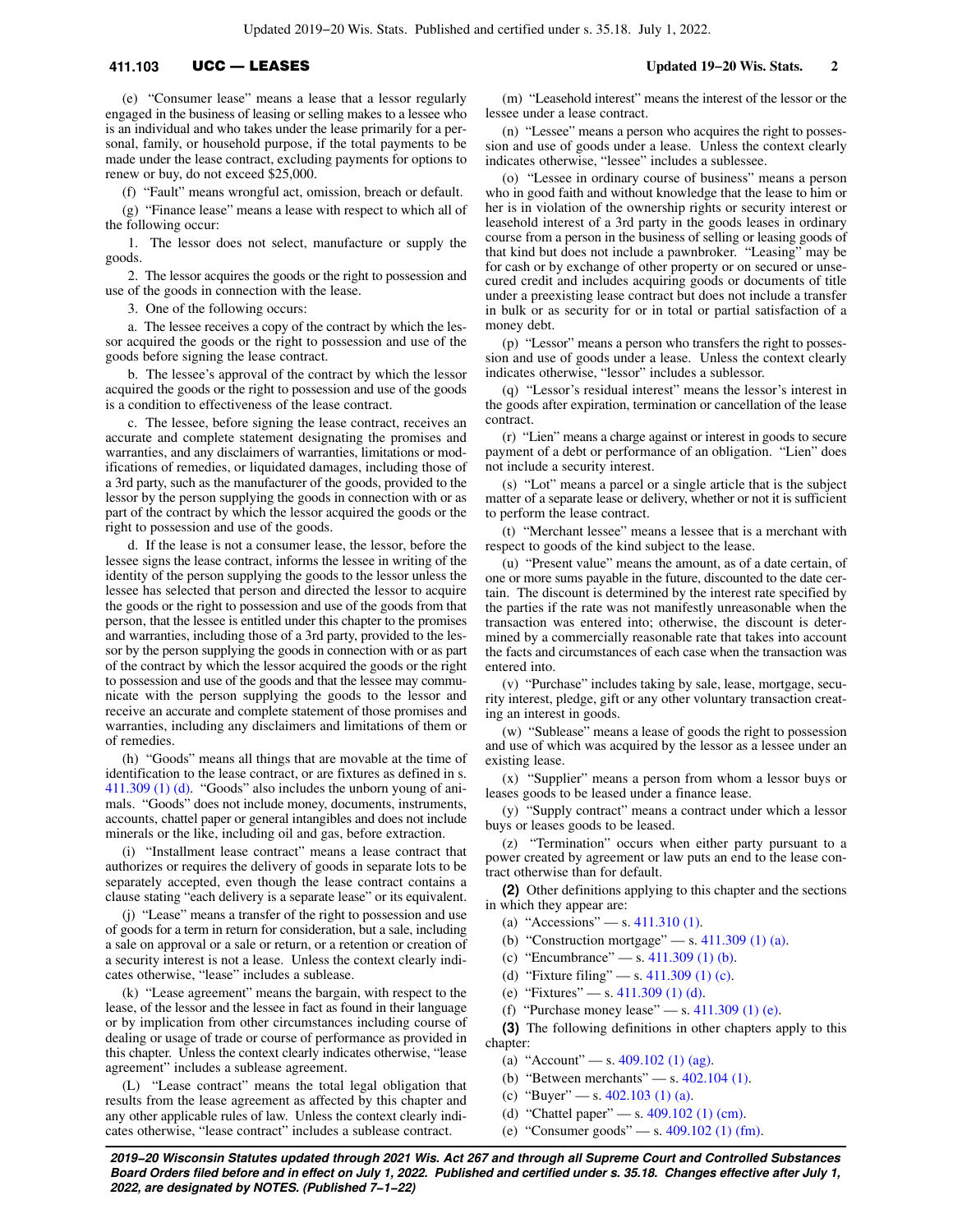**3 Updated 19−20 Wis. Stats. 2012 UCC — LEASES** 411.201

- (f) "Document" s.  $409.102$  (1) (hg).
- (g) "Entrusting" s.  $402.403$  (3).
- (h) "General intangible" s.  $409.102$  (1) (kg).
- (i) "Good faith" s.  $402.103$  (1) (b).
- (i) "Instrument" s.  $409.102$  (1) (Lm).
- (k) "Merchant" s. [402.104 \(3\)](https://docs.legis.wisconsin.gov/document/statutes/402.104(3)).
- (L) "Mortgage" s. [409.102 \(1\) \(nm\).](https://docs.legis.wisconsin.gov/document/statutes/409.102(1)(nm))
- (m) "Pursuant to commitment"  $-$  s. [409.102 \(1\) \(qs\)](https://docs.legis.wisconsin.gov/document/statutes/409.102(1)(qs)).
- (n) "Receipt" s.  $402.103$  (1) (c).
- (o) "Sale" s.  $402.106$  (6).
- (p) "Sale on approval" s. [402.326 \(1\) \(a\).](https://docs.legis.wisconsin.gov/document/statutes/402.326(1)(a))
- (q) "Sale or return" s. [402.326 \(1\) \(b\).](https://docs.legis.wisconsin.gov/document/statutes/402.326(1)(b))
- (r) "Seller" s.  $402.103$  (1) (d).

**(4)** In addition, ch. [401](https://docs.legis.wisconsin.gov/document/statutes/ch.%20401) contains general definitions and principles of construction and interpretation applicable throughout this chapter.

**History:** [1991 a. 148](https://docs.legis.wisconsin.gov/document/acts/1991/148); [2001 a. 10;](https://docs.legis.wisconsin.gov/document/acts/2001/10) [2009 a. 322](https://docs.legis.wisconsin.gov/document/acts/2009/322).

**411.104 Leases subject to other law. (1)** A lease, although subject to this chapter, is also subject to any applicable:

(a) Certificate of title statute of this state, including ss. [30.531,](https://docs.legis.wisconsin.gov/document/statutes/30.531) [101.9203](https://docs.legis.wisconsin.gov/document/statutes/101.9203) and [342.05](https://docs.legis.wisconsin.gov/document/statutes/342.05).

(b) Certificate of title statute of another jurisdiction.

(c) Consumer protection statute of this state or final consumer protection decision of a court of this state existing on July 1, 1992.

**(2)** In case of conflict between this chapter, other than ss. [411.105,](https://docs.legis.wisconsin.gov/document/statutes/411.105) [411.304 \(3\)](https://docs.legis.wisconsin.gov/document/statutes/411.304(3)) and [411.305 \(3\),](https://docs.legis.wisconsin.gov/document/statutes/411.305(3)) and a statute or decision referred to in sub.  $(1)$ , the statute or decision referred to in sub.  $(1)$ controls.

**(3)** Failure to comply with an applicable law has only the effect specified therein.

**History:** [1991 a. 148](https://docs.legis.wisconsin.gov/document/acts/1991/148); [1999 a. 9.](https://docs.legis.wisconsin.gov/document/acts/1999/9)

**411.105 Territorial application of chapter to goods covered by certificate of title.** Subject to ss. [411.304 \(3\)](https://docs.legis.wisconsin.gov/document/statutes/411.304(3)) and [411.305 \(3\)](https://docs.legis.wisconsin.gov/document/statutes/411.305(3)), with respect to goods covered by a certificate of title issued under a statute of this state or of another jurisdiction, compliance and the effect of compliance or noncompliance with a certificate of title statute are governed by the law, including the conflict of laws rules, of the jurisdiction issuing the certificate until the earlier of the surrender of the certificate, or 4 months after the goods are removed from that jurisdiction and thereafter until a new certificate of title is issued by another jurisdiction.

**History:** [1991 a. 148](https://docs.legis.wisconsin.gov/document/acts/1991/148).

**411.106 Limitation on power of parties to consumer lease to choose applicable law and judicial forum. (1)** If the law chosen by the parties to a consumer lease is that of a jurisdiction other than a jurisdiction in which the lessee resides when the lease agreement becomes enforceable or within 30 days thereafter or in which the goods are to be used, the choice is not enforceable.

**(2)** If the judicial forum chosen by the parties to a consumer lease is a forum that would not otherwise have jurisdiction over the lessee, the choice is not enforceable.

**History:** [1991 a. 148](https://docs.legis.wisconsin.gov/document/acts/1991/148).

**411.107 Waiver or renunciation of claim or right after default.** Any claim or right arising out of an alleged default or breach of warranty may be discharged in whole or in part without consideration by a written waiver or renunciation signed and delivered by the aggrieved party.

**History:** [1991 a. 148](https://docs.legis.wisconsin.gov/document/acts/1991/148).

**411.108 Unconscionability. (1)** If the court as a matter of law finds a lease contract or any clause of a lease contract to have been unconscionable when it was made, the court may refuse to enforce the lease contract, or it may enforce the remainder of the lease contract without the unconscionable clause, or it may so limit the application of any unconscionable clause as to avoid any unconscionable result.

**(2)** With respect to a consumer lease, if the court as a matter of law finds that a lease contract or any clause of a lease contract has been induced by unconscionable conduct or that unconscionable conduct has occurred in the collection of a claim arising from a lease contract, the court may grant appropriate relief.

**(3)** Before making a finding of unconscionability under sub. [\(1\)](https://docs.legis.wisconsin.gov/document/statutes/411.108(1)) or [\(2\)](https://docs.legis.wisconsin.gov/document/statutes/411.108(2)), the court, on its own motion or that of a party, shall afford the parties a reasonable opportunity to present evidence as to the setting, purpose and effect of the lease contract or the clause of the lease contract, or of the conduct.

**(4)** In an action in which the lessee claims unconscionability with respect to a consumer lease, all of the following apply:

(a) If the court finds unconscionability under sub.  $(1)$  or  $(2)$ , the court shall award reasonable attorney fees to the lessee, notwithstanding s. [814.04 \(1\).](https://docs.legis.wisconsin.gov/document/statutes/814.04(1))

(b) If the court does not find unconscionability and the lessee claiming unconscionability brought or maintained an action that he or she knew to be groundless, the court shall award reasonable attorney fees, notwithstanding s. [814.04 \(1\)](https://docs.legis.wisconsin.gov/document/statutes/814.04(1)), to the party against whom the claim is made.

(c) In determining attorney fees, the amount of the recovery on behalf of the claimant under subs. [\(1\)](https://docs.legis.wisconsin.gov/document/statutes/411.108(1)) and [\(2\)](https://docs.legis.wisconsin.gov/document/statutes/411.108(2)) is not controlling. **History:** [1991 a. 148.](https://docs.legis.wisconsin.gov/document/acts/1991/148)

**411.109 Option to accelerate at will. (1)** A term providing that one party or his or her successor in interest may accelerate payment or performance or require collateral or additional collateral "at will" or "when he or she considers himself or herself insecure" or in words of similar import means that he or she has power to do so only if he or she in good faith believes that the prospect of payment or performance is impaired.

**(2)** With respect to a consumer lease, the burden of establishing good faith under sub. [\(1\)](https://docs.legis.wisconsin.gov/document/statutes/411.109(1)) is on the party who exercised the power. With respect to a lease other than a consumer lease, the burden of establishing lack of good faith under sub. [\(1\)](https://docs.legis.wisconsin.gov/document/statutes/411.109(1)) is on the party against whom the power has been exercised. **History:** [1991 a. 148.](https://docs.legis.wisconsin.gov/document/acts/1991/148)

# SUBCHAPTER II

## FORMATION AND CONSTRUCTION OF LEASE CONTRACT

**411.201 Statute of frauds. (1)** A lease contract is not enforceable by way of action or defense unless any of the following occurs:

(a) The total payments to be made under the lease contract, excluding payments for options to renew or buy, are less than \$1,000.

(b) There is a writing, signed by the party against whom enforcement is sought or by that party's authorized agent, sufficient to indicate that a lease contract has been made between the parties and to describe the goods leased and the lease term.

**(2)** Any description of leased goods or of the lease term is sufficient and satisfies sub.  $(1)$  (b), whether or not it is specific, if it reasonably identifies what is described.

**(3)** A writing is not insufficient because it omits or incorrectly states a term agreed upon, but the lease contract is not enforceable under sub.  $(1)$  (b) beyond the lease term and the quantity of goods shown in the writing.

**(4)** A lease contract that does not satisfy the requirements of sub. [\(1\)](https://docs.legis.wisconsin.gov/document/statutes/411.201(1)), but that is valid in other respects, is enforceable if any of the following occurs:

(a) The goods are to be specially manufactured or obtained for the lessee and are not suitable for lease or sale to others in the ordinary course of the lessor's business, and the lessor, before notice of repudiation is received and under circumstances that reason-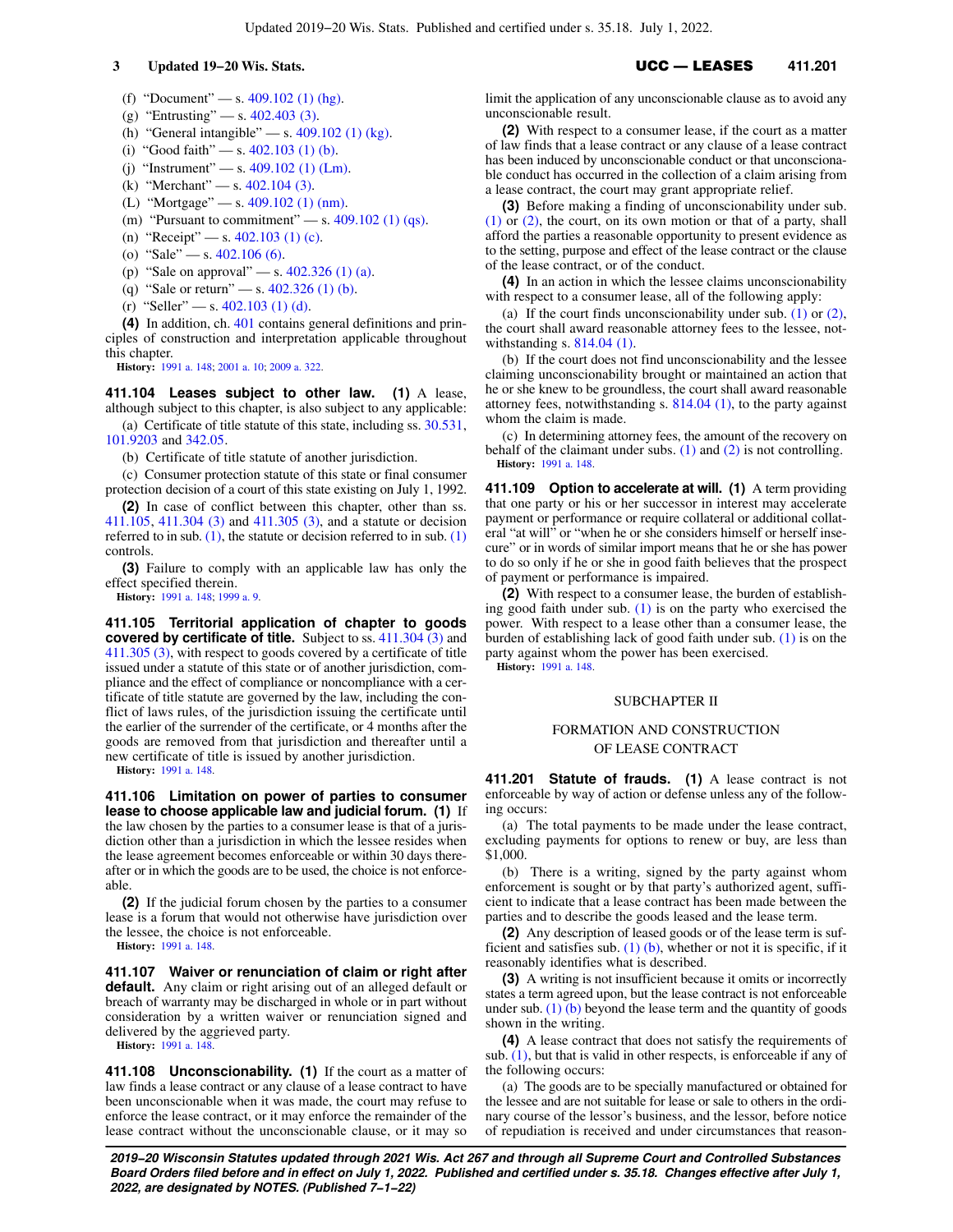## **411.201** UCC — LEASES **Updated 19−20 Wis. Stats. 4**

ably indicate that the goods are for the lessee, has made either a substantial beginning of their manufacture or commitments for their procurement.

(b) The party against whom enforcement is sought admits in that party's pleading, testimony or otherwise in court that a lease contract was made, except that the lease contract is not enforceable under this paragraph beyond the quantity of goods admitted.

(c) Goods have been received and accepted by the lessee, except that the lease contract is not enforceable under this paragraph beyond the quantity of goods received and accepted.

**(5)** The lease term under a lease contract referred to in sub. [\(4\)](https://docs.legis.wisconsin.gov/document/statutes/411.201(4)) is one of the following:

(a) If there is a writing signed by the party against whom enforcement is sought or by that party's authorized agent specifying the lease term, the term so specified.

(b) If par. [\(a\)](https://docs.legis.wisconsin.gov/document/statutes/411.201(5)(a)) does not apply and the party against whom enforcement is sought admits in that party's pleading, testimony, or otherwise in court a lease term, the term so admitted.

(c) If par. [\(a\)](https://docs.legis.wisconsin.gov/document/statutes/411.201(5)(a)) or [\(b\)](https://docs.legis.wisconsin.gov/document/statutes/411.201(5)(b)) does not apply, a reasonable lease term. **History:** [1991 a. 148](https://docs.legis.wisconsin.gov/document/acts/1991/148).

**411.202 Final written expression: parol or extrinsic evidence.** Terms with respect to which the confirmatory memoranda of the parties agree or that are otherwise set forth in a writing intended by the parties as a final expression of their agreement with respect to such terms as are included in the writing may not be contradicted by evidence of an earlier agreement or of a contemporaneous oral agreement but may be explained or supplemented by all of the following:

**(1)** Course of dealing or usage of trade or by course of performance.

**(2)** Evidence of consistent additional terms unless the court finds the writing to have been intended also as a complete and exclusive statement of the terms of the agreement.

**History:** [1991 a. 148](https://docs.legis.wisconsin.gov/document/acts/1991/148).

**411.203 Seals inoperative.** The affixing of a seal to a writing evidencing a lease contract or an offer to enter into a lease contract does not make the writing a sealed instrument and the law with respect to sealed instruments does not apply to the lease contract or offer.

**History:** [1991 a. 148](https://docs.legis.wisconsin.gov/document/acts/1991/148).

**411.204 Formation in general. (1)** A lease contract may be made in any manner sufficient to show agreement, including conduct by both parties that recognizes the existence of a lease contract.

**(2)** An agreement sufficient to constitute a lease contract may be found although the moment of its making is undetermined.

**(3)** Although one or more terms are left open, a lease contract does not fail for indefiniteness if the parties intended to make a lease contract and there is a reasonably certain basis for giving an appropriate remedy.

**History:** [1991 a. 148](https://docs.legis.wisconsin.gov/document/acts/1991/148).

**411.205 Firm offers.** An offer by a merchant to lease goods to or from another person in a signed writing that by its terms gives assurance that it will be held open is not revocable, for lack of consideration, during the time stated or, if no time is stated, for a reasonable time, but in no event may the period of irrevocability exceed 3 months. A term of assurance on a form supplied by the offeree shall be signed separately by the offeror.

**History:** [1991 a. 148](https://docs.legis.wisconsin.gov/document/acts/1991/148).

**411.206 Offer and acceptance in formation of lease contract. (1)** Unless otherwise unambiguously indicated by the language or circumstances, an offer to make a lease contract must be construed as inviting acceptance in any manner and by any medium reasonable in the circumstances.

**(2)** If the beginning of a requested performance is a reasonable mode of acceptance, an offeror who is not notified of acceptance within a reasonable time may treat the offer as having lapsed before acceptance.

**History:** [1991 a. 148.](https://docs.legis.wisconsin.gov/document/acts/1991/148)

**411.207 Course of performance or practical construction. (1)** If a lease contract involves repeated occasions for performance by either party with knowledge of the nature of the performance and opportunity for objection to it by the other, any course of performance accepted or acquiesced in without objection is relevant to determine the meaning of the lease agreement.

**(2)** The express terms of a lease agreement and any course of performance, as well as any course of dealing and usage of trade, shall be construed whenever reasonable as consistent with each other; but if that construction is unreasonable, express terms control course of performance, course of performance controls both course of dealing and usage of trade, and course of dealing controls usage of trade.

**(3)** Subject to the provisions of s. [411.208](https://docs.legis.wisconsin.gov/document/statutes/411.208) on modification and waiver, course of performance is relevant to show a waiver or modification of any term that is inconsistent with the course of performance.

**History:** [1991 a. 148.](https://docs.legis.wisconsin.gov/document/acts/1991/148)

**411.208 Modification, rescission and waiver. (1)** An agreement modifying a lease contract needs no consideration to be binding.

**(2)** A signed lease agreement that excludes modification or rescission except by a signed writing may not be otherwise modified or rescinded, but, except as between merchants, such a requirement on a form supplied by a merchant must be signed separately by the other party.

**(3)** Although an attempt at modification or rescission does not satisfy the requirements of sub. [\(2\)](https://docs.legis.wisconsin.gov/document/statutes/411.208(2)), it may operate as a waiver.

**(4)** A party who has made a waiver affecting an executory portion of a lease contract may retract the waiver by reasonable notification received by the other party that strict performance shall be required of any term waived, unless the retraction would be unjust in view of a material change of position in reliance on the waiver. **History:** [1991 a. 148.](https://docs.legis.wisconsin.gov/document/acts/1991/148)

**411.209 Lessee under finance lease as beneficiary of supply contract.** (1) The benefit of a supplier's promises to the lessor under the supply contract and of all warranties, whether express or implied, including those of a 3rd party provided in connection with or as part of the supply contract, extends to the lessee to the extent of the lessee's leasehold interest under a finance lease related to the supply contract, but is subject to the terms of the warranty and of the supply contract and all defenses or claims arising therefrom.

**(2)** The extension of the benefit of a supplier's promises and of warranties to the lessee does not modify the rights and obligations of the parties to the supply contract, whether arising therefrom or otherwise, or impose any duty or liability under the supply contract on the lessee.

**(3)** A modification or rescission of the supply contract by the supplier and the lessor is effective between the supplier and the lessee unless, before the modification or rescission, the supplier receives notice that the lessee has entered into a finance lease related to the supply contract. If the modification or rescission is effective between the supplier and the lessee, the lessor is considered to have assumed, in addition to the obligations of the lessor to the lessee under the lease contract, promises of the supplier to the lessor and warranties that were so modified or rescinded as they existed and were available to the lessee before modification or rescission.

**(4)** In addition to the extension of the benefit of the supplier's promises and of warranties to the lessee under sub. [\(1\),](https://docs.legis.wisconsin.gov/document/statutes/411.209(1)) the lessee retains all rights that the lessee may have against the supplier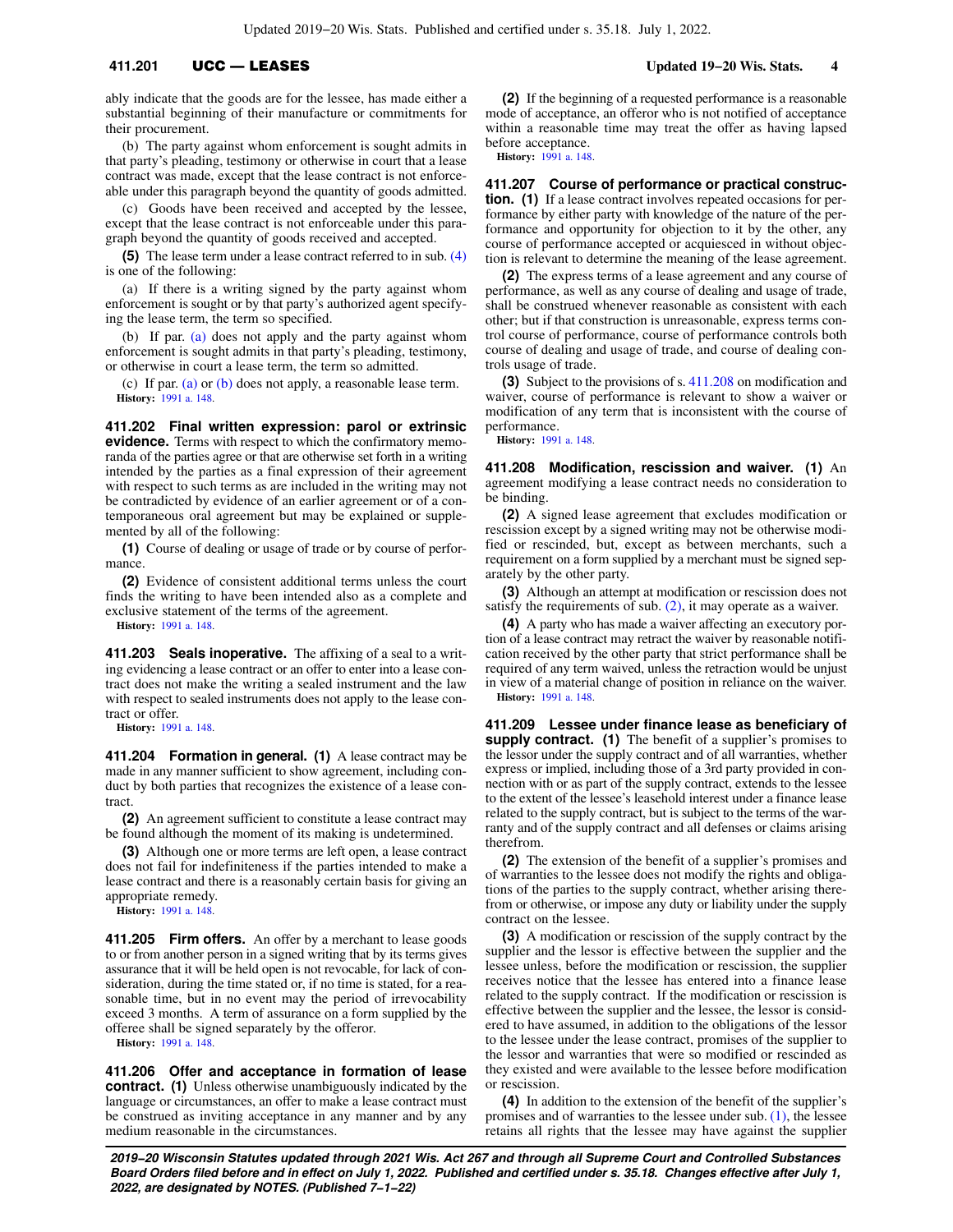## **5 Updated 19−20 Wis. Stats. CO 11.216 UCC — LEASES** 411.216

which arise from an agreement between the lessee and the supplier or under other law.

**History:** [1991 a. 148](https://docs.legis.wisconsin.gov/document/acts/1991/148).

**411.210 Express warranties. (1)** Express warranties by the lessor are created as follows:

(a) Any affirmation of fact or promise made by the lessor to the lessee that relates to the goods and becomes part of the basis of the bargain creates an express warranty that the goods will conform to the affirmation or promise.

(b) Any description of the goods that is made part of the basis of the bargain creates an express warranty that the goods will conform to the description.

(c) Any sample or model that is made part of the basis of the bargain creates an express warranty that the whole of the goods will conform to the sample or model.

**(2)** It is not necessary to the creation of an express warranty that the lessor use formal words, such as "warrant" or "guarantee", or that the lessor have a specific intention to make a warranty, but an affirmation merely of the value of the goods or a statement purporting to be merely the lessor's opinion or commendation of the goods does not create a warranty.

**History:** [1991 a. 148](https://docs.legis.wisconsin.gov/document/acts/1991/148).

**411.211 Warranties against interference and against infringement; lessee's obligation against infringement. (1)** There is in a lease contract a warranty that for the lease term

no person holds a claim to or interest in the goods that arose from an act or omission of the lessor, other than a claim by way of infringement or the like, that will interfere with the lessee's enjoyment of its leasehold interest.

**(2)** Except in a finance lease, there is in a lease contract by a lessor who is a merchant regularly dealing in goods of the kind a warranty that the goods are delivered free of the rightful claim of any person by way of infringement or the like.

**(3)** A lessee who furnishes specifications to a lessor or a supplier shall hold the lessor and the supplier harmless against any claim by way of infringement or the like that arises out of compliance with the specifications.

**History:** [1991 a. 148](https://docs.legis.wisconsin.gov/document/acts/1991/148).

**411.212 Implied warranty of merchantability. (1)** Except in a finance lease, a warranty that the goods will be merchantable is implied in a lease contract if the lessor is a merchant with respect to goods of that kind.

**(2)** To be merchantable, goods shall meet all of the following minimum standards:

(a) Pass without objection in the trade under the description in the lease agreement.

(b) If fungible goods, be of fair average quality within the description.

(c) Be fit for the ordinary purposes for which goods of that type are used.

(d) Run, within the variation permitted by the lease agreement, of even kind, quality and quantity within each unit and among all units involved.

(e) Be adequately contained, packaged and labeled as the lease agreement requires.

(f) Conform to any promises or affirmations of fact made on the container or label.

**(3)** Other implied warranties may arise from course of dealing or usage of trade.

**History:** [1991 a. 148](https://docs.legis.wisconsin.gov/document/acts/1991/148).

**411.213 Implied warranty of fitness for particular purpose.** Except in a finance lease, if the lessor when the lease contract is made has reason to know of any particular purpose for which the goods are required and that the lessee is relying on the lessor's skill or judgment to select or furnish suitable goods, there is in the lease contract an implied warranty that the goods will be fit for that purpose. **History:** [1991 a. 148.](https://docs.legis.wisconsin.gov/document/acts/1991/148)

**411.214 Exclusion or modification of warranties. (1)** Words or conduct relevant to the creation of an express warranty and words or conduct tending to negate or limit a warranty shall be construed wherever reasonable as consistent with each other; but, subject to s. [411.202](https://docs.legis.wisconsin.gov/document/statutes/411.202), negation or limitation is inoperative to the extent that the construction is unreasonable.

**(2)** Subject to sub. [\(3\),](https://docs.legis.wisconsin.gov/document/statutes/411.214(3)) to exclude or modify the implied warranty of merchantability or a part of it the language shall mention "merchantability", be by a writing and be conspicuous. Subject to sub. [\(3\)](https://docs.legis.wisconsin.gov/document/statutes/411.214(3)), to exclude or modify an implied warranty of fitness the exclusion shall be by a writing and be conspicuous. Language to exclude all implied warranties of fitness is sufficient if it is in writing, is conspicuous and states, for example, "There is no warranty that the goods will be fit for a particular purpose."

**(3)** Notwithstanding sub. [\(2\),](https://docs.legis.wisconsin.gov/document/statutes/411.214(2)) but subject to sub. [\(4\),](https://docs.legis.wisconsin.gov/document/statutes/411.214(4)) all of the following apply:

(a) Unless the circumstances indicate otherwise, all implied warranties are excluded by expressions such as "as is", or "with all faults", or by other language that in common understanding calls the lessee's attention to the exclusion of warranties and makes plain that there is no implied warranty, if in writing and conspicuous.

(b) If the lessee before entering into the lease contract examines the goods or the sample or model as fully as desired or refuses to examine the goods, there is no implied warranty with regard to defects that an examination ought in the circumstances to have revealed.

(c) An implied warranty may also be excluded or modified by course of dealing, course of performance, or usage of trade.

**(4)** To exclude or modify a warranty against interference or against infringement or any part of that warranty, the language shall be specific, be by a writing, and be conspicuous, unless the circumstances, including course of performance, course of dealing, or usage of trade, give the lessee reason to know that the goods are being leased subject to a claim or interest of any person. **History:** [1991 a. 148.](https://docs.legis.wisconsin.gov/document/acts/1991/148)

**411.215 Cumulation and conflict of warranties express or implied.** Warranties, whether express or implied, shall be construed as consistent with each other and as cumulative, but if that construction is unreasonable, the intention of the parties determines which warranty is dominant. In ascertaining that intention, all of the following apply:

**(1)** Exact or technical specifications displace an inconsistent sample or model or general language of description.

**(2)** A sample from an existing bulk displaces inconsistent general language of description.

**(3)** Express warranties displace inconsistent implied warranties other than an implied warranty of fitness for a particular purpose.

**History:** [1991 a. 148.](https://docs.legis.wisconsin.gov/document/acts/1991/148)

**411.216 Third−party beneficiaries of express and implied warranties.** A warranty to or for the benefit of a lessee under this chapter, whether express or implied, extends to any natural person who is in the family or household of the lessee or who is a guest in the lessee's home if it is reasonable to expect that the person may use, consume or be affected by the goods and who is injured in person by breach of the warranty. This section does not displace principles of law and equity that extend a warranty to or for the benefit of a lessee to other persons. The operation of this section may not be excluded, modified or limited, but an exclusion, modification or limitation of the warranty, including any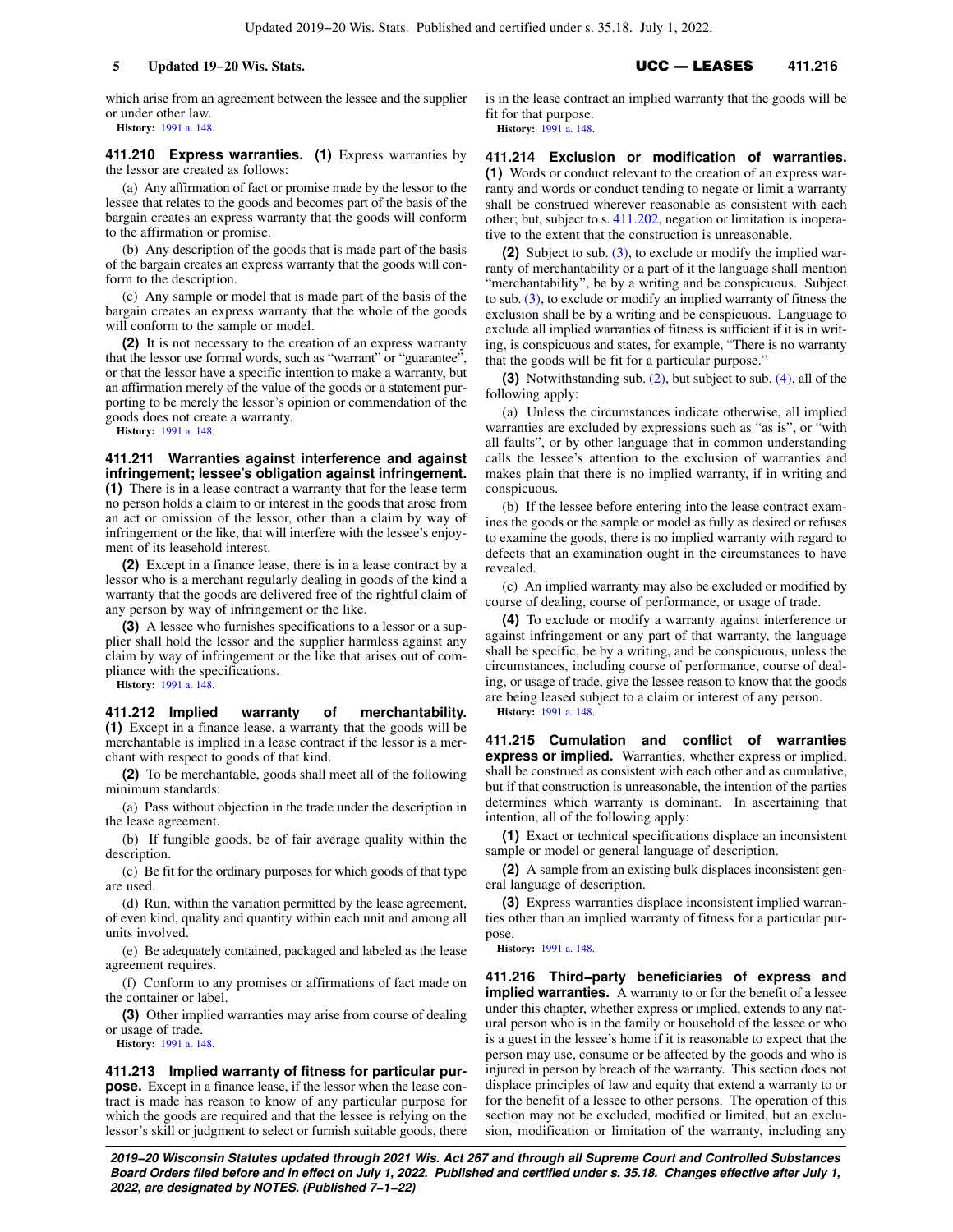## **411.216** UCC — LEASES **Updated 19−20 Wis. Stats. 6**

with respect to rights and remedies, effective against the lessee is also effective against a beneficiary designated under this section. **History:** [1991 a. 148](https://docs.legis.wisconsin.gov/document/acts/1991/148).

**411.217 Identification.** Identification of goods as goods to which a lease contract refers may be made at any time and in any manner explicitly agreed to by the parties. In the absence of explicit agreement, identification occurs when any of the following occurs:

**(1)** The lease contract is made if the lease contract is for a lease of goods that are existing and identified.

**(2)** The goods are shipped, marked, or otherwise designated by the lessor as goods to which the lease contract refers, if the lease contract is for a lease of goods that are not existing and identified.

**(3)** The young are conceived, if the lease contract is for a lease of unborn young of animals.

**History:** [1991 a. 148](https://docs.legis.wisconsin.gov/document/acts/1991/148).

**411.218 Insurance and proceeds. (1)** A lessee obtains an insurable interest when existing goods are identified to the lease contract even though the goods identified are nonconforming and the lessee has an option to reject them.

**(2)** If a lessee has an insurable interest only by reason of the lessor's identification of the goods, the lessor, until default or insolvency or notification to the lessee that identification is final, may substitute other goods for those identified.

**(3)** Notwithstanding a lessee's insurable interest under subs. [\(1\)](https://docs.legis.wisconsin.gov/document/statutes/411.218(1)) and [\(2\)](https://docs.legis.wisconsin.gov/document/statutes/411.218(2)), the lessor retains an insurable interest until an option to buy has been exercised by the lessee and risk of loss has passed to the lessee.

**(4)** Nothing in this section impairs an insurable interest recognized under any other statute or rule of law.

**(5)** The parties, by agreement, may determine that one or more parties have an obligation to obtain and, pay for insurance covering the goods and, by agreement, may determine the beneficiary of the proceeds of the insurance.

**History:** [1991 a. 148](https://docs.legis.wisconsin.gov/document/acts/1991/148).

**411.219 Risk of loss. (1)** Except in the case of a finance lease, risk of loss is retained by the lessor and does not pass to the lessee. In the case of a finance lease, risk of loss passes to the lessee.

**(2)** Subject to s. [411.220](https://docs.legis.wisconsin.gov/document/statutes/411.220), if risk of loss is to pass to the lessee and the time of passage is not stated, all of the following apply:

(a) If the lease contract requires or authorizes the goods to be shipped by carrier and the lease contract does not require delivery at a particular destination, the risk of loss passes to the lessee when the goods are delivered to the carrier; but if the lease contract does require delivery at a particular destination and the goods are tendered while in the possession of the carrier, the risk of loss passes to the lessee when the goods are so tendered as to enable the lessee to take delivery.

(b) If the goods are held by a bailee to be delivered without being moved, the risk of loss passes to the lessee on acknowledgment by the bailee of the lessee's right to possession of the goods.

(c) In any case not within par. [\(a\)](https://docs.legis.wisconsin.gov/document/statutes/411.219(2)(a)) or  $(b)$ , the risk of loss passes to the lessee on the lessee's receipt of the goods if the lessor, or, in the case of a finance lease, the supplier, is a merchant; otherwise the risk passes to the lessee on tender of delivery.

**History:** [1991 a. 148](https://docs.legis.wisconsin.gov/document/acts/1991/148).

**411.220 Effect of default on risk of loss. (1)** If risk of loss is to pass to the lessee and the time of passage is not stated, all of the following apply:

(a) If a tender or delivery of goods so fails to conform to the lease contract as to give a right of rejection, the risk of their loss remains with the lessor, or, in the case of a finance lease, the supplier, until cure or acceptance.

(b) If the lessee rightfully revokes acceptance, the lessee, to the extent of any deficiency in his or her effective insurance coverage,

may treat the risk of loss as having remained with the lessor from the beginning.

**(2)** Whether or not risk of loss is to pass to the lessee, if the lessee as to conforming goods already identified to a lease contract repudiates or is otherwise in default under the lease contract, the lessor, or, in the case of a finance lease, the supplier, to the extent of any deficiency in his or her effective insurance coverage may treat the risk of loss as resting on the lessee for a commercially reasonable time.

**History:** [1991 a. 148.](https://docs.legis.wisconsin.gov/document/acts/1991/148)

**411.221 Casualty to identified goods.** If a lease contract requires goods identified when the lease contract is made, and the goods suffer casualty without fault of the lessee, the lessor or the supplier before delivery, or the goods suffer casualty before risk of loss passes to the lessee under the lease agreement or s. [411.219,](https://docs.legis.wisconsin.gov/document/statutes/411.219) then all of the following apply:

**(1)** If the loss is total, the lease contract is avoided.

**(2)** If the loss is partial or the goods have so deteriorated as to no longer conform to the lease contract, the lessee may nevertheless demand inspection and at his or her option either treat the lease contract as avoided or, except in a finance lease that is not a consumer lease, accept the goods with due allowance from the rent payable for the balance of the lease term for the deterioration or the deficiency in quantity but without further right against the lessor.

**History:** [1991 a. 148.](https://docs.legis.wisconsin.gov/document/acts/1991/148)

## SUBCHAPTER III

## EFFECT OF LEASE CONTRACT

**411.301 Enforceability of lease contract.** Except as otherwise provided in this chapter, a lease contract is effective and enforceable according to its terms between the parties, against purchasers of the goods and against creditors of the parties. **History:** [1991 a. 148.](https://docs.legis.wisconsin.gov/document/acts/1991/148)

**411.302 Title to and possession of goods.** Except as otherwise provided in this chapter, this chapter applies whether the lessor or a 3rd party has title to the goods, and whether the lessor, the lessee, or a 3rd party has possession of the goods, notwithstanding any statute or rule of law that possession or the absence of possession is fraudulent.

**History:** [1991 a. 148.](https://docs.legis.wisconsin.gov/document/acts/1991/148)

**411.303 Alienability of party's interest under lease contract or of lessor's residual interest in goods; delegation of performance; transfer of rights. (1)** In this section, "creation of a security interest" includes the sale of a lease contract that is subject to ch.  $409$  under s.  $409.109$  (1) (c).

**(2)** Except as provided in sub. [\(3\)](https://docs.legis.wisconsin.gov/document/statutes/411.303(3)) and s. [409.407,](https://docs.legis.wisconsin.gov/document/statutes/409.407) a provision in a lease agreement that prohibits the voluntary or involuntary transfer, including a transfer by sale, sublease, creation or enforcement of a security interest, or attachment, levy, or other judicial process, of an interest of a party under the lease contract or of the lessor's residual interest in the goods, or that makes such a transfer an event of default, gives rise to the rights and remedies provided in sub. [\(4\),](https://docs.legis.wisconsin.gov/document/statutes/411.303(4)) but a transfer that is prohibited or is an event of default under the lease agreement is otherwise effective.

**(3)** A provision in a lease agreement that prohibits a transfer of a right to damages for default with respect to the whole lease contract or of a right to payment arising out of the transferor's due performance of the transferor's entire obligation, or that makes such a transfer an event of default, is not enforceable, and such a transfer is not a transfer that materially impairs the prospect of obtaining return performance by, materially changes the duty of, or materially increases the burden or risk imposed on, the other party to the lease contract within the purview of sub. [\(4\)](https://docs.legis.wisconsin.gov/document/statutes/411.303(4)).

**(4)** Subject to sub. [\(3\)](https://docs.legis.wisconsin.gov/document/statutes/411.303(3)) and s. [409.407:](https://docs.legis.wisconsin.gov/document/statutes/409.407)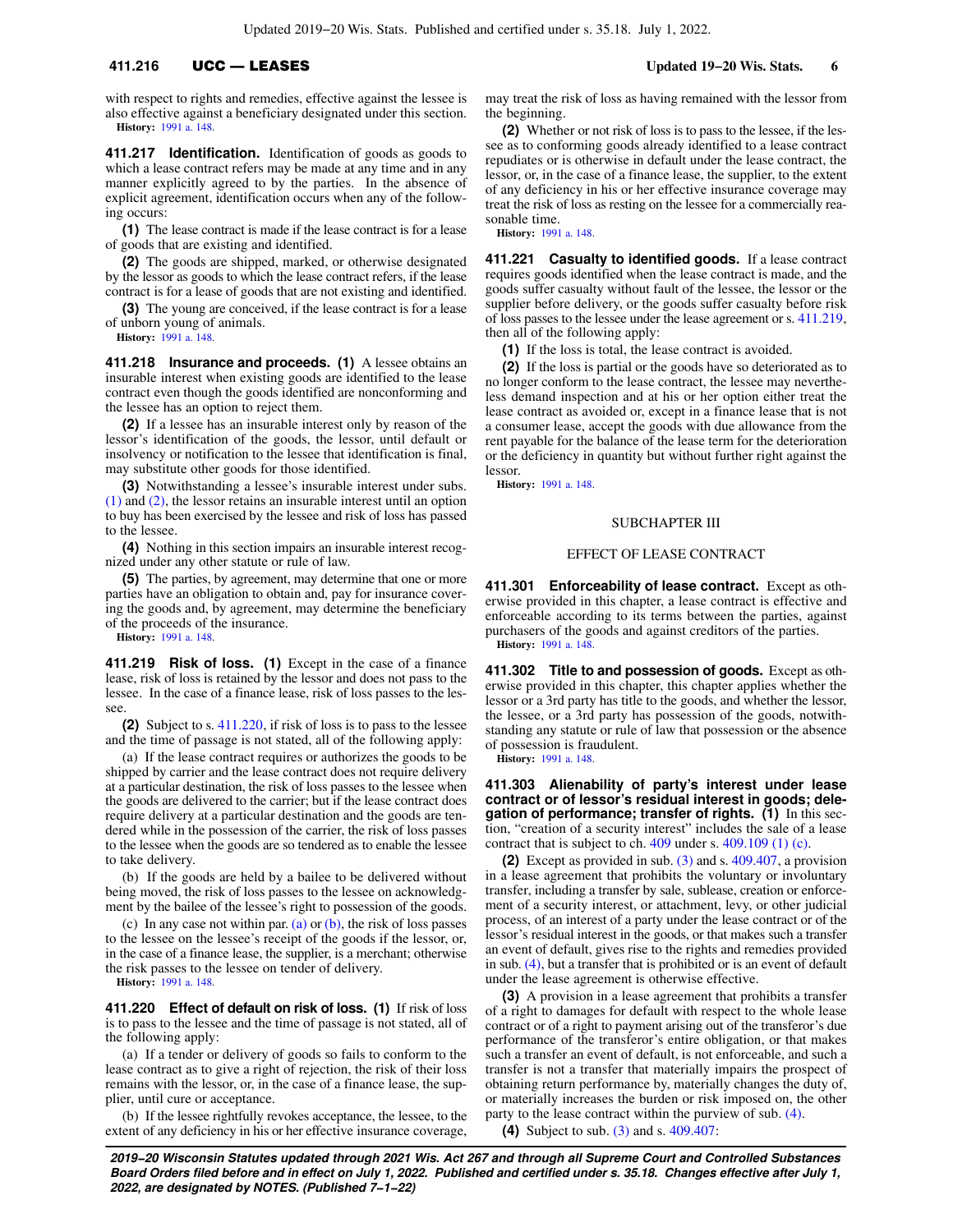(a) If a transfer is made which is made an event of default under a lease agreement, the party to the lease contract not making the transfer, unless that party waives the default or otherwise agrees, has the rights and remedies under s. [411.501 \(2\)](https://docs.legis.wisconsin.gov/document/statutes/411.501(2)).

(b) If par. [\(a\)](https://docs.legis.wisconsin.gov/document/statutes/411.303(4)(a)) is not applicable and if a transfer is made that is prohibited under a lease agreement or that materially impairs the prospect of obtaining return performance by, materially changes the duty of, or materially increases the burden or risk imposed on the other party to the lease contract, unless the party not making the transfer agrees at any time to the transfer in the lease contract or otherwise, then, except as limited by contract, all of the following apply:

1. The transferor is liable to the party not making the transfer for damages caused by the transfer to the extent that the damages could not reasonably be prevented by the party not making the transfer.

2. A court having jurisdiction may grant other appropriate relief, including cancellation of the lease contract or an injunction against the transfer.

**(5)** A transfer of "the lease" or of "all my rights under the lease", or a transfer in similar general terms is a transfer of rights and, unless the language or the circumstances, as in a transfer for security, indicate the contrary, the transfer is a delegation of duties by the transferor to the transferee. Acceptance by the transferee constitutes a promise by the transferee to perform those duties. The promise is enforceable by either the transferor or the other party to the lease contract.

**(6)** Unless otherwise agreed by the lessor and the lessee, a delegation of performance does not relieve the transferor as against the other party of any duty to perform or of any liability for default.

**(7)** In a consumer lease, to prohibit the transfer of an interest of a party under the lease contract or to make a transfer an event of default, the language must be specific, by a writing and conspicuous.

**History:** [1991 a. 148](https://docs.legis.wisconsin.gov/document/acts/1991/148); [2001 a. 10.](https://docs.legis.wisconsin.gov/document/acts/2001/10)

**411.304 Subsequent lease of goods by lessor. (1)** (a) Subject to s. [411.303](https://docs.legis.wisconsin.gov/document/statutes/411.303), a subsequent lessee from a lessor of goods under an existing lease contract obtains, to the extent of the leasehold interest transferred, the leasehold interest in the goods that the lessor had or had power to transfer, and except as provided in sub. [\(2\)](https://docs.legis.wisconsin.gov/document/statutes/411.304(2)) and s. [411.527 \(4\)](https://docs.legis.wisconsin.gov/document/statutes/411.527(4)), takes subject to the existing lease contract.

(b) A lessor with voidable title has power to transfer a good leasehold interest to a good faith subsequent lessee for value, but only to the extent set forth in par. [\(a\)](https://docs.legis.wisconsin.gov/document/statutes/411.304(1)(a)).

(c) If goods have been delivered under a transaction of purchase, the lessor has that power even if any of the following occurs:

1. The lessor's transferor was deceived as to the identity of the lessor.

2. The delivery was in exchange for a check that is later dishonored.

3. It was agreed that the transaction was to be a cash sale.

4. The delivery was procured through fraud and is punishable under s. [943.20](https://docs.legis.wisconsin.gov/document/statutes/943.20) or [943.34.](https://docs.legis.wisconsin.gov/document/statutes/943.34)

**(2)** A subsequent lessee in ordinary course of business from a lessor who is a merchant dealing in goods of that kind to whom the goods were entrusted by the existing lessee of that lessor before the interest of the subsequent lessee became enforceable against that lessor obtains, to the extent of the leasehold interest transferred, all of that lessor's and the existing lessee's rights to the goods, and takes free of the existing lease contract.

**(3)** A subsequent lessee from the lessor of goods that are subject to an existing lease contract and that are covered by a certificate of title issued under a statute of this state or of another jurisdiction takes no greater rights than those provided by this section and by the certificate of title statute.

**History:** [1991 a. 148](https://docs.legis.wisconsin.gov/document/acts/1991/148).

**411.305 Sale or sublease of goods by lessee. (1)** (a) Subject to s. [411.303](https://docs.legis.wisconsin.gov/document/statutes/411.303), a buyer or sublessee from the lessee of goods under an existing lease contract obtains, to the extent of the interest transferred, the leasehold interest in the goods that the lessee had or had power to transfer, and, except as provided in sub. [\(2\)](https://docs.legis.wisconsin.gov/document/statutes/411.305(2)) and s. [411.511 \(4\)](https://docs.legis.wisconsin.gov/document/statutes/411.511(4)), takes subject to the existing lease contract.

(b) A lessee with a voidable leasehold interest has power to transfer a good leasehold interest to a good faith buyer for value or a good faith sublessee for value, but only to the extent set forth in par. [\(a\).](https://docs.legis.wisconsin.gov/document/statutes/411.305(1)(a))

(c) When goods have been delivered under a transaction of lease the lessee has that power even if any of the following occurs:

1. The lessor was deceived as to the identity of the lessee.

2. The delivery was in exchange for a check that is later dishonored.

3. The delivery was procured through fraud and is punishable under s. [943.20](https://docs.legis.wisconsin.gov/document/statutes/943.20) or [943.34.](https://docs.legis.wisconsin.gov/document/statutes/943.34)

**(2)** A buyer in ordinary course of business or a sublessee in ordinary course of business from a lessee who is a merchant dealing in goods of that kind to whom the goods were entrusted by the lessor obtains, to the extent of the interest transferred, all of the lessor's and lessee's rights to the goods, and takes free of the existing lease contract.

**(3)** A buyer or sublessee from the lessee of goods that are subject to an existing lease contract and that are covered by a certificate of title issued under a statute of this state or of another jurisdiction takes no greater rights than those provided by this section and by the certificate of title statute.

**History:** [1991 a. 148.](https://docs.legis.wisconsin.gov/document/acts/1991/148)

**411.306 Priority of certain liens arising by operation of law.** If a person in the ordinary course of his or her business furnishes services or materials with respect to goods subject to a lease contract, a lien upon those goods in the possession of that person given by statute or rule of law for those materials or services takes priority over any interest of the lessor or lessee under the lease contract or this chapter unless the lien is created by statute and the statute provides otherwise or unless the lien is created by rule of law and the rule of law provides otherwise.

**History:** [1991 a. 148.](https://docs.legis.wisconsin.gov/document/acts/1991/148)

**411.307 Priority of liens arising by attachment or levy on, security interests in, and other claims to goods. (1)** Except as provided in s. [411.306](https://docs.legis.wisconsin.gov/document/statutes/411.306), a creditor of a lessee takes subject to the lease contract.

**(2)** Except as provided in sub. [\(3\)](https://docs.legis.wisconsin.gov/document/statutes/411.307(3)) and ss. [411.306](https://docs.legis.wisconsin.gov/document/statutes/411.306) and [411.308](https://docs.legis.wisconsin.gov/document/statutes/411.308), a creditor of a lessor takes subject to the lease contract unless the creditor holds a lien that attached to the goods before the lease contract became enforceable.

**(3)** Except as otherwise provided in ss. [409.317,](https://docs.legis.wisconsin.gov/document/statutes/409.317) [409.321](https://docs.legis.wisconsin.gov/document/statutes/409.321), and [409.323](https://docs.legis.wisconsin.gov/document/statutes/409.323), a lessee takes a leasehold interest subject to a security interest held by a creditor of the lessor. **History:** [1991 a. 148;](https://docs.legis.wisconsin.gov/document/acts/1991/148) [2001 a. 10.](https://docs.legis.wisconsin.gov/document/acts/2001/10)

**411.308 Special rights of creditors. (1)** A creditor of a lessor in possession of goods subject to a lease contract may treat the lease contract as void if as against the creditor retention of pos-

session by the lessor is fraudulent under any statute or rule of law, but retention of possession in good faith and current course of trade by the lessor for a commercially reasonable time after the lease contract becomes enforceable is not fraudulent.

**(2)** Nothing in this chapter impairs the rights of a creditor of a lessor if all of the following occur:

(a) The lease contract becomes enforceable, not in current course of trade but in satisfaction of or as security for a preexisting claim for money, security or the like.

(b) The lease contract is made under circumstances that under any statute or rule of law apart from this chapter would constitute the transaction a fraudulent transfer or voidable preference.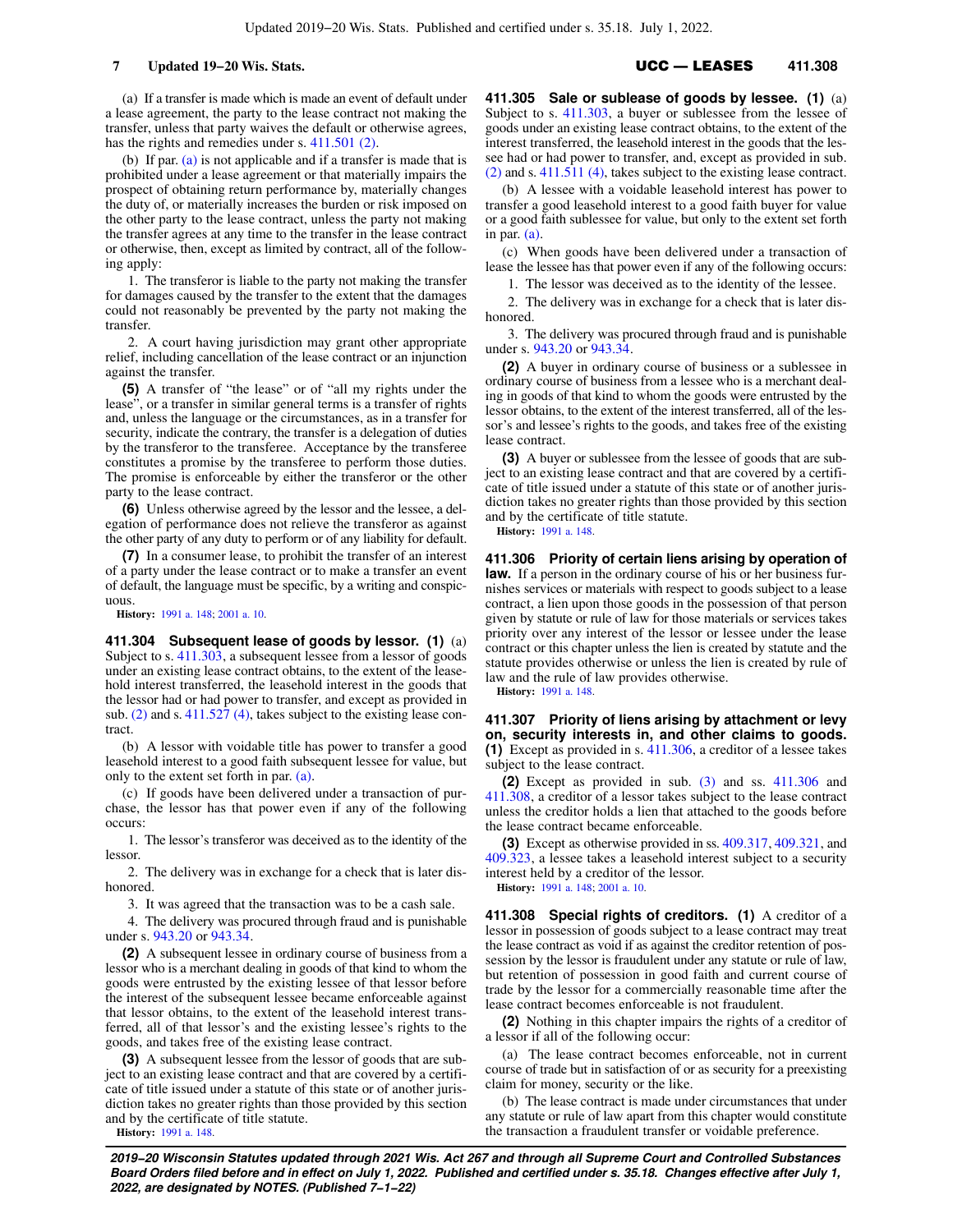# **411.308** UCC — LEASES **Updated 19−20 Wis. Stats. 8**

**(3)** A creditor of a seller may treat a sale or an identification of goods to a contract for sale as void if as against the creditor retention of possession by the seller is fraudulent under any statute or rule of law, but retention of possession of the goods under a lease contract entered into by the seller as lessee and the buyer as lessor in connection with the sale or identification of the goods is not fraudulent if the buyer bought for value and in good faith.

**History:** [1991 a. 148](https://docs.legis.wisconsin.gov/document/acts/1991/148).

### **411.309 Lessor's and lessee's rights when goods become fixtures. (1)** In this section:

(a) "Construction mortgage" means a mortgage that secures an obligation incurred for the construction of an improvement on land including the acquisition cost of the land, if the recorded writing so indicates.

(b) "Encumbrance" includes real estate mortgages and other liens on real estate and all other rights in real estate that are not ownership interests.

(c) "Fixture filing" means a filing, in the office where a record of a mortgage on real estate would be filed or recorded, of a financing statement covering goods that are or are to become fixtures and conforming to the requirements of s. [409.502 \(1\)](https://docs.legis.wisconsin.gov/document/statutes/409.502(1)) and [\(2\)](https://docs.legis.wisconsin.gov/document/statutes/409.502(2)).

(d) "Fixtures" means goods that become so related to particular real estate that an interest in them arises under real estate law.

(e) "Purchase money lease" means a lease unless the lessee has possession or use of the goods or the right to possession or use of the goods before the lease agreement is enforceable.

**(2)** Under this chapter a lease may be of goods that are fixtures or may continue in goods that become fixtures, but no lease exists under this chapter of ordinary building materials incorporated into an improvement on land.

**(3)** This chapter does not prevent creation of a lease of fixtures under real estate law.

**(4)** The perfected interest of a lessor of fixtures has priority over a conflicting interest of an encumbrancer or owner of the real estate if any of the following occurs:

(a) The lease is a purchase money lease, the conflicting interest of the encumbrancer or owner arises before the goods become fixtures, the interest of the lessor is perfected by a fixture filing before the goods become fixtures or within 10 days thereafter, and the lessee has an interest of record in the real estate or is in possession of the real estate.

(b) The interest of the lessor is perfected by a fixture filing before the interest of the encumbrancer or owner is of record, the lessor's interest has priority over any conflicting interest of a predecessor in title of the encumbrancer or owner, and the lessee has an interest of record in the real estate or is in possession of the real estate.

**(5)** The interest of a lessor of fixtures, whether or not perfected, has priority over the conflicting interest of an encumbrancer or owner of the real estate if any of the following applies:

(a) The fixtures are readily removable factory or office machines, readily removable equipment that is not primarily used or leased for use in the operation of the real estate, or readily removable replacements of domestic appliances that are goods subject to a consumer lease, and before the goods become fixtures the lease contract is enforceable.

(b) The conflicting interest is a lien on the real estate obtained by legal or equitable proceedings after the lease contract is enforceable.

(c) The encumbrancer or owner consents in writing to the lease or disclaims an interest in the goods as fixtures.

(d) The lessee has a right to remove the goods as against the encumbrancer or owner. If the lessee's right to remove terminates, the priority of the interest of the lessor continues for a reasonable time.

**(6)** Notwithstanding sub.[\(4\) \(a\)](https://docs.legis.wisconsin.gov/document/statutes/411.309(4)(a)) but otherwise subject to subs.  $(4)$  and  $(5)$ , the interest of a lessor of fixtures, including the lessor's residual interest, is subordinate to the conflicting interest of an encumbrancer of the real estate under a construction mortgage recorded before the goods become fixtures if the goods become fixtures before the completion of the construction. To the extent given to refinance a construction mortgage, the conflicting interest of an encumbrancer of the real estate under a mortgage has this priority to the same extent as the encumbrancer of the real estate under the construction mortgage.

**(7)** In cases not within subs. [\(2\)](https://docs.legis.wisconsin.gov/document/statutes/411.309(2)) to [\(6\)](https://docs.legis.wisconsin.gov/document/statutes/411.309(6)), priority between the interest of a lessor of fixtures, including the lessor's residual interest, and the conflicting interest of an encumbrancer or owner of the real estate who is not the lessee is determined by the priority rules governing conflicting interests in real estate.

**(8)** If the interest of a lessor of fixtures, including the lessor's residual interest, has priority over all conflicting interests of all owners and encumbrancers of the real estate, the lessor or the lessee may on default, expiration, termination, or cancellation of the lease agreement, but subject to the lease agreement and this chapter, or, if necessary to enforce other rights and remedies of the lessor or lessee under this chapter, remove the goods from the real estate, free and clear of all conflicting interests of all owners and encumbrancers of the real estate. The lessor or lessee shall reimburse any encumbrancer or owner of the real estate who is not the lessee and who has not otherwise agreed for the cost of repair of any physical injury, but not for any diminution in value of the real estate caused by the absence of the goods removed or by any necessity of replacing them. A person entitled to reimbursement may refuse permission to remove until the party seeking removal gives adequate security for the performance of this obligation.

**(9)** Even though the lease agreement does not create a security interest, the interest of a lessor of fixtures, including the lessor's residual interest, is perfected by filing a financing statement as a fixture filing for leased goods that are or are to become fixtures under ch. [409.](https://docs.legis.wisconsin.gov/document/statutes/ch.%20409)

**History:** [1991 a. 148;](https://docs.legis.wisconsin.gov/document/acts/1991/148) [2001 a. 10.](https://docs.legis.wisconsin.gov/document/acts/2001/10)

**411.310 Lessor's and lessee's rights when goods become accessions. (1)** In this section, "accessions" means goods that are installed in or affixed to other goods.

**(2)** The interest of a lessor or a lessee under a lease contract entered into before the goods become accessions is superior to all interests in the whole except as provided in sub. [\(4\).](https://docs.legis.wisconsin.gov/document/statutes/411.310(4))

**(3)** The interest of a lessor or a lessee under a lease contract entered into when or after the goods become accessions is superior to all subsequently acquired interests in the whole except as provided in sub. [\(4\)](https://docs.legis.wisconsin.gov/document/statutes/411.310(4)) but is subordinate to interests in the whole existing when the lease contract was made unless the holders of such interests in the whole consent in writing to the lease or disclaim in writing an interest in the goods as part of the whole.

**(4)** The interest of a lessor or a lessee under a lease contract described in sub. [\(2\)](https://docs.legis.wisconsin.gov/document/statutes/411.310(2)) or [\(3\)](https://docs.legis.wisconsin.gov/document/statutes/411.310(3)) is subordinate to the interest of any of the following:

(a) A buyer in the ordinary course of business or a lessee in the ordinary course of business of any interest in the whole acquired after the goods become accessions.

(b) A creditor with a security interest in the whole perfected before the lease contract is made to the extent that the creditor makes subsequent advances without knowledge of the lease contract.

**(5)** When under subs. [\(2\)](https://docs.legis.wisconsin.gov/document/statutes/411.310(2)) and [\(4\)](https://docs.legis.wisconsin.gov/document/statutes/411.310(4)) or under subs. [\(3\)](https://docs.legis.wisconsin.gov/document/statutes/411.310(3)) and [\(4\)](https://docs.legis.wisconsin.gov/document/statutes/411.310(4)) a lessor or a lessee of accessions holds an interest that is superior to all interests in the whole, the lessor or the lessee may on default, expiration, termination or cancellation of the lease contract by the other party but subject to the lease contract and this chapter, or if necessary to enforce his or her other rights and remedies under this chapter, remove the goods from the whole, free and clear of all interests in the whole, but he or she shall reimburse any holder of an interest in the whole who is not the lessee and who has not otherwise agreed for the cost of repair of any physical injury but not for any diminution in value of the whole caused by the absence of the goods removed or by any necessity for replacing them. A per-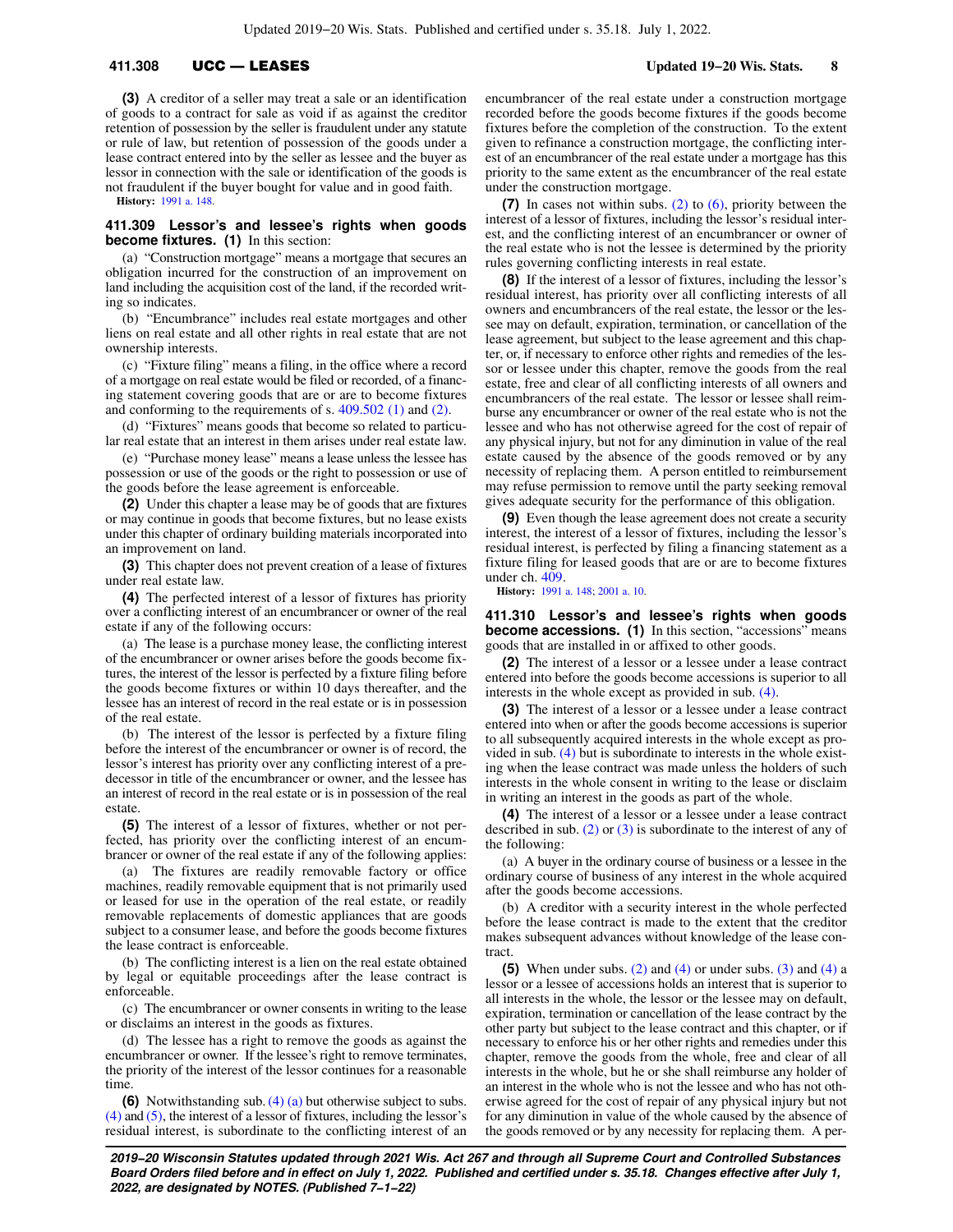**9 Updated 19−20 Wis. Stats. CC** — LEASES 411.407

son entitled to reimbursement may refuse permission to remove until the party seeking removal gives adequate security for the performance of this obligation.

**History:** [1991 a. 148](https://docs.legis.wisconsin.gov/document/acts/1991/148).

**411.311 Priority subject to subordination.** Nothing in this chapter prevents subordination by agreement by any person entitled to priority.

**History:** [1991 a. 148](https://docs.legis.wisconsin.gov/document/acts/1991/148).

## SUBCHAPTER IV

# PERFORMANCE OF LEASE CONTRACT: REPUDIATED, SUBSTITUTED AND EXCUSED

**411.401 Insecurity: adequate assurance of performance.** (1) A lease contract imposes an obligation on each party that the other's expectation of receiving due performance shall not be impaired.

**(2)** If reasonable grounds for insecurity arise with respect to the performance of either party, the insecure party may demand in writing adequate assurance of due performance. Until the insecure party receives that assurance, if commercially reasonable the insecure party may suspend any performance for which he or she has not already received the agreed return.

**(3)** A repudiation of the lease contract occurs if assurance of due performance adequate under the circumstances of the particular case is not provided to the insecure party within a reasonable time, not to exceed 30 days after receipt of a demand by the other party.

**(4)** Between merchants, the reasonableness of grounds for insecurity and the adequacy of any assurance offered shall be determined according to commercial standards.

**(5)** Acceptance of a nonconforming delivery or payment does not prejudice the aggrieved party's right to demand adequate assurance of future performance.

**History:** [1991 a. 148](https://docs.legis.wisconsin.gov/document/acts/1991/148).

**411.402 Anticipatory repudiation.** If either party repudiates a lease contract with respect to a performance not yet due under the lease contract, the loss of which performance will substantially impair the value of the lease contract to the other, the aggrieved party may do any of the following:

**(1)** For a commercially reasonable time, await retraction of repudiation and performance by the repudiating party.

**(2)** Make demand under s. [411.401](https://docs.legis.wisconsin.gov/document/statutes/411.401) and await assurance of future performance adequate under the circumstances of the particular case.

**(3)** Resort to any right or remedy upon default under the lease contract or this chapter, even though the aggrieved party has notified the repudiating party that the aggrieved party would await the repudiating party's performance and assurance and has urged retraction. In addition, whether or not the aggrieved party is pursuing one of the foregoing remedies, the aggrieved party may suspend performance or, if the aggrieved party is the lessor, proceed in accordance with s. [411.524.](https://docs.legis.wisconsin.gov/document/statutes/411.524)

**History:** [1991 a. 148](https://docs.legis.wisconsin.gov/document/acts/1991/148).

**411.403 Retraction of anticipatory repudiation. (1)** Until the repudiating party's next performance is due, the repudiating party may retract the repudiation unless the aggrieved party has, since the repudiation, canceled the lease contract or materially changed the aggrieved party's position or otherwise indicated that the aggrieved party considers the repudiation final.

**(2)** Retraction may be by any method that clearly indicates to the aggrieved party that the repudiating party intends to perform under the lease contract and includes any assurance demanded under s. [411.401.](https://docs.legis.wisconsin.gov/document/statutes/411.401)

**(3)** Retraction reinstates a repudiating party's rights under a lease contract with due excuse and allowance to the aggrieved party for any delay occasioned by the repudiation. **History:** [1991 a. 148.](https://docs.legis.wisconsin.gov/document/acts/1991/148)

**411.404 Substituted performance. (1)** If without fault of the lessee, the lessor and the supplier, the agreed berthing, loading or unloading facilities fail or the agreed type of carrier becomes unavailable or the agreed manner of delivery otherwise becomes commercially impracticable, but a commercially reasonable substitute is available, the substitute performance shall be tendered and accepted.

**(2)** If the agreed means or manner of payment fails because of domestic or foreign governmental regulation, all of the following apply:

(a) The lessor may withhold or stop delivery or cause the supplier to withhold or stop delivery unless the lessee provides a means or manner of payment that is commercially a substantial equivalent.

(b) If delivery has already been taken, payment by the means or in the manner provided by the regulation discharges the lessee's obligation unless the regulation is discriminatory, oppressive or predatory.

**History:** [1991 a. 148.](https://docs.legis.wisconsin.gov/document/acts/1991/148)

**411.405 Excused performance.** Subject to s. [411.404](https://docs.legis.wisconsin.gov/document/statutes/411.404) on substituted performance, the following apply:

**(1)** Delay in delivery or nondelivery in whole or in part by a lessor or a supplier who complies with subs. [\(2\)](https://docs.legis.wisconsin.gov/document/statutes/411.405(2)) and [\(3\)](https://docs.legis.wisconsin.gov/document/statutes/411.405(3)) is not a default under the lease contract if performance as agreed has been made impracticable by the occurrence of a contingency the nonoccurrence of which was a basic assumption on which the lease contract was made or by compliance in good faith with any applicable foreign or domestic governmental regulation or order, whether or not the regulation or order later proves to be invalid.

**(2)** If the causes mentioned in sub. [\(1\)](https://docs.legis.wisconsin.gov/document/statutes/411.405(1)) affect only part of the lessor's or the supplier's capacity to perform, he or she shall allocate production and deliveries among his or her customers but at his or her option may include regular customers not then under contract for sale or lease as well as his or her own requirements for further manufacture. He or she may allocate in any manner that is fair and reasonable.

**(3)** The lessor seasonably shall notify the lessee and in the case of a finance lease the supplier seasonably shall notify the lessor and the lessee, if known, that there will be delay or nondelivery and, if allocation is required under sub.  $(2)$ , of the estimated quota available for the lessee.

**History:** [1991 a. 148.](https://docs.legis.wisconsin.gov/document/acts/1991/148)

**411.406 Procedure on excused performance. (1)** If the lessee receives notification of a material or indefinite delay or an allocation justified under s. [411.405,](https://docs.legis.wisconsin.gov/document/statutes/411.405) the lessee may by written notification to the lessor as to any goods involved, and with respect to all of the goods if under an installment lease contract the value of the whole lease contract is substantially impaired, do any of the following:

(a) Terminate the lease contract.

(b) Except in a finance lease that is not a consumer lease, modify the lease contract by accepting the available quota in substitution, with due allowance from the rent payable for the balance of the lease term for the deficiency but without further right against the lessor.

**(2)** If after receipt of a notification from the lessor under s. [411.405](https://docs.legis.wisconsin.gov/document/statutes/411.405) the lessee fails to modify the lease agreement within a reasonable time not exceeding 30 days, the lease contract lapses with respect to any deliveries affected.

**History:** [1991 a. 148.](https://docs.legis.wisconsin.gov/document/acts/1991/148)

**411.407 Irrevocable promises: finance leases. (1)** In the case of a finance lease that is not a consumer lease, the lessee's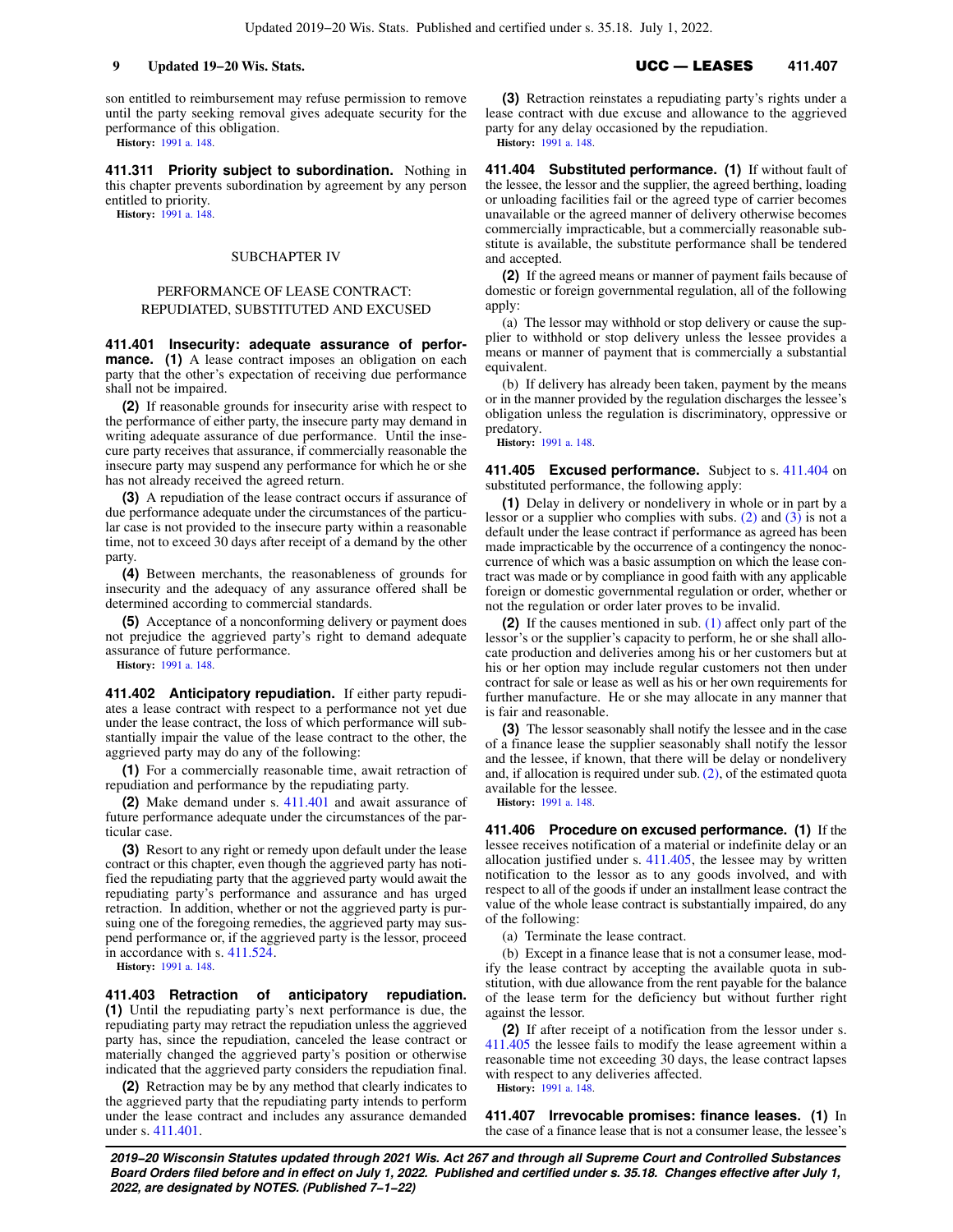## **411.407** UCC — LEASES **Updated 19−20 Wis. Stats. 10**

pendent upon the lessee's acceptance of the goods. **(2)** A promise that becomes irrevocable and independent under sub.  $(1)$  is effective and enforceable between the parties, and by or against 3rd parties including assignees of the parties, and is not subject to cancellation, termination, modification, repudiation, excuse or substitution without the consent of the party to whom the promise runs.

**(3)** This section does not affect the validity under any other law of a covenant in a lease contract making the lessee's promises irrevocable and independent upon the lessee's acceptance of the goods.

**History:** [1991 a. 148](https://docs.legis.wisconsin.gov/document/acts/1991/148).

Brothers at Arms Length: UCC Article 2A, Captive Finance Companies and the Close−Connection Doctrine. Smith. 1999 WLR 1052.

### SUBCHAPTER V

### DEFAULT

**411.501 Default: Procedure. (1)** Whether the lessor or the lessee is in default under a lease contract is determined by the lease agreement and this chapter.

**(2)** If the lessor or the lessee is in default under the lease contract, the party seeking enforcement has rights and remedies as provided in this chapter and, except as limited by this chapter, as provided in the lease agreement.

**(3)** If the lessor or the lessee is in default under the lease contract, the party seeking enforcement may reduce the party's claim to judgment, or otherwise enforce the lease contract by self−help or any available judicial procedure or nonjudicial procedure, including administrative proceeding, arbitration or the like, in accordance with this chapter.

**(4)** Except as otherwise provided in s. [401.305 \(1\),](https://docs.legis.wisconsin.gov/document/statutes/401.305(1)) this chapter or the lease agreement, the rights and remedies in subs. [\(2\)](https://docs.legis.wisconsin.gov/document/statutes/411.501(2)) and [\(3\)](https://docs.legis.wisconsin.gov/document/statutes/411.501(3)) are cumulative.

**(5)** If the lease agreement covers both real property and goods, the party seeking enforcement may proceed under this subchapter as to the goods, or under other applicable law as to both the real property and the goods in accordance with that party's rights and remedies in respect of the real property, in which case this subchapter does not apply.

**History:** [1991 a. 148](https://docs.legis.wisconsin.gov/document/acts/1991/148); [2009 a. 320](https://docs.legis.wisconsin.gov/document/acts/2009/320).

**411.502 Notice after default.** Except as otherwise provided in this chapter or the lease agreement, the lessor or lessee in default under the lease contract is not entitled to notice of default or notice of enforcement from the other party to the lease agreement.

**History:** [1991 a. 148](https://docs.legis.wisconsin.gov/document/acts/1991/148).

**411.503 Modification or impairment of rights and remedies. (1)** Except as otherwise provided in this chapter, the lease agreement may include rights and remedies for default in addition to or in substitution for those provided in this chapter and may limit or alter the measure of damages recoverable under this chapter.

**(2)** Resort to a remedy provided under this chapter or in the lease agreement is optional unless the remedy is expressly agreed to be exclusive. If circumstances cause an exclusive or limited remedy to fail of its essential purpose, or if provision for an exclusive remedy is unconscionable, remedy may be had as provided in this chapter.

**(3)** Consequential damages may be liquidated under s. [411.504,](https://docs.legis.wisconsin.gov/document/statutes/411.504) or may otherwise be limited, altered or excluded unless the limitation, alteration or exclusion is unconscionable. Limitation, alteration or exclusion of consequential damages for injury to the person in the case of consumer goods is prima facie unconscionable but limitation, alteration or exclusion of damages where the loss is commercial is not prima facie unconscionable.

**(4)** Rights and remedies on default by the lessor or the lessee with respect to any obligation or promise that is collateral or ancillary to the lease contract are not impaired by this chapter. **History:** [1991 a. 148.](https://docs.legis.wisconsin.gov/document/acts/1991/148)

**411.504 Liquidation of damages. (1)** Damages payable by either party for default, or for any other act or omission, including indemnity for loss or diminution of anticipated tax benefits or loss of or damage to the lessor's residual interest, may be liquidated in the lease agreement but only at an amount or by a formula that is reasonable in light of the then anticipated harm caused by the default or other act or omission.

**(2)** If the lease agreement provides for liquidation of damages, and the provision does not comply with sub.  $(1)$ , or the provision is an exclusive or limited remedy that circumstances cause to fail of its essential purpose, remedy may be had as provided in this chapter.

**(3)** If the lessor justifiably withholds or stops delivery of goods because of the lessee's default or insolvency, the lessee is entitled to restitution of any amount by which the sum of his or her payments exceeds any of the following:

(a) The amount to which the lessor is entitled by virtue of terms liquidating the lessor's damages in accordance with sub. [\(1\).](https://docs.legis.wisconsin.gov/document/statutes/411.504(1))

(b) In the absence of terms liquidating the lessor's damages in accordance with sub.  $(1)$ , 20 percent of the then present value of the total rent that the lessee was obligated to pay for the balance of the lease term, or, in the case of a consumer lease, the lesser of that amount or \$500.

**(4)** A lessee's right to restitution under sub. [\(3\)](https://docs.legis.wisconsin.gov/document/statutes/411.504(3)) is subject to offset to the extent that the lessor establishes all of the following:

(a) A right to recover damages under provisions of this chapter other than sub. [\(1\)](https://docs.legis.wisconsin.gov/document/statutes/411.504(1)).

(b) The amount or value of any benefits received by the lessee directly or indirectly by reason of the lease contract.

**History:** [1991 a. 148.](https://docs.legis.wisconsin.gov/document/acts/1991/148)

**411.505 Cancellation and termination and effect of cancellation, termination, rescission or fraud on rights and remedies. (1)** On cancellation of the lease contract, all obligations that are still executory on both sides are discharged, but any right based on earlier default or performance survives, and the canceling party also retains any remedy for default of the whole lease contract or any unperformed balance.

**(2)** On termination of the lease contract, all obligations that are still executory on both sides are discharged but any right based on earlier default or performance survives.

**(3)** Unless the contrary intention clearly appears, expressions of "cancellation", "rescission" or the like of the lease contract may not be construed as a renunciation or discharge of any claim in damages for an earlier default.

**(4)** Rights and remedies for material misrepresentation or fraud include all rights and remedies available under this chapter for default.

**(5)** Neither rescission nor a claim for rescission of the lease contract nor rejection or return of the goods may bar or be considered inconsistent with a claim for damages or other right or remedy.

**History:** [1991 a. 148.](https://docs.legis.wisconsin.gov/document/acts/1991/148)

**411.506 Statute of limitations. (1)** An action for default under a lease contract, including breach of warranty or indemnity, shall be commenced within 4 years after the cause of action accrued. By the original lease contract the parties may reduce the period of limitation to not less than one year.

**(2)** A cause of action for default accrues when the act or omission on which the default or breach of warranty is based is or should have been discovered by the aggrieved party, or when the default occurs, whichever is later. A cause of action for indemnity accrues when the act or omission on which the claim for indemnity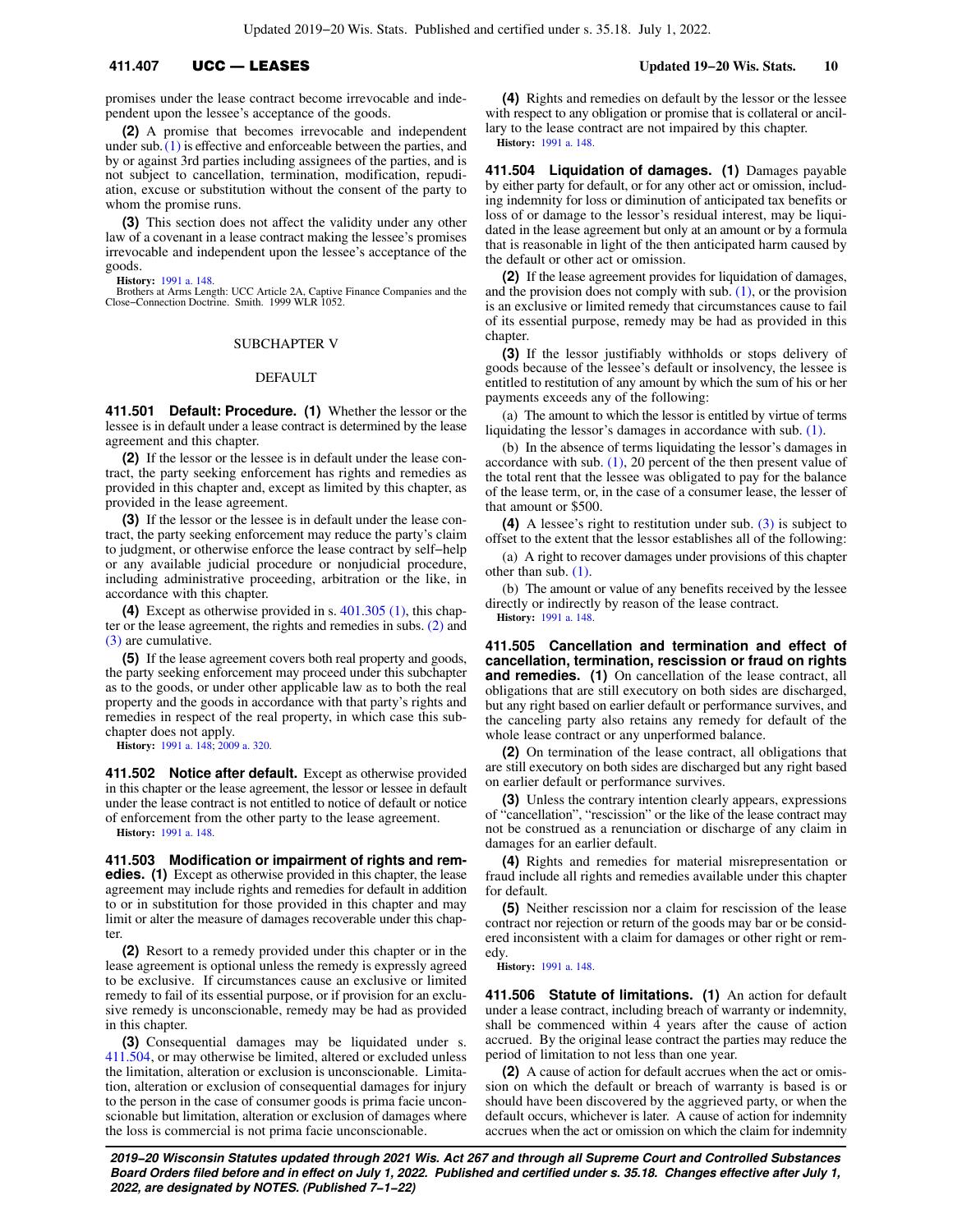is based is or should have been discovered by the indemnified party, whichever is later.

**(3)** If an action commenced within the time limit under sub. [\(1\)](https://docs.legis.wisconsin.gov/document/statutes/411.506(1)) is so terminated as to leave available a remedy by another action for the same default or breach of warranty or indemnity, the other action may be commenced after the expiration of the time limit and within 6 months after the termination of the first action unless the termination resulted from voluntary discontinuance or from dismissal for failure or neglect to prosecute.

**(4)** This section does not alter the law on tolling of the statute of limitations nor does it apply to a cause of action that accrues before July 1, 1992.

**History:** [1991 a. 148](https://docs.legis.wisconsin.gov/document/acts/1991/148).

**411.507 Proof of market rent: time and place. (1)** Damages based on market rent are determined according to the rent for the use of the goods concerned for a lease term identical to the remaining lease term of the original lease agreement and prevailing at the times specified in ss. [411.519](https://docs.legis.wisconsin.gov/document/statutes/411.519) and [411.528](https://docs.legis.wisconsin.gov/document/statutes/411.528).

**(2)** If evidence of rent for the use of the goods concerned for a lease term identical to the remaining lease term of the original lease agreement and prevailing at the times or places described in this chapter is not readily available, the rent prevailing within any reasonable time before or after the time described or at any other place or for a different lease term that in commercial judgment or under usage of trade would serve as a reasonable substitute for the one described may be used, making any proper allowance for the difference, including the cost of transporting the goods to or from the other place.

**(3)** Evidence of a relevant rent prevailing at a time or place or for a lease term other than the one described in this chapter offered by one party is not admissible unless he or she has given the other party notice that the court finds sufficient to prevent unfair surprise.

**(4)** If the prevailing rent or value of any goods regularly leased in any established market is in issue, reports in official publications or trade journals or in newspapers or periodicals of general circulation published as the reports of that market are admissible in evidence. The circumstances of the preparation of the report may be shown to affect its weight but not its admissibility.

**History:** [1991 a. 148](https://docs.legis.wisconsin.gov/document/acts/1991/148).

**411.508 Lessee's remedies. (1)** If a lessor fails to deliver the goods in conformity to the lease contract or repudiates the lease contract, or a lessee rightfully rejects the goods or justifiably revokes acceptance of the goods, then with respect to any goods involved, and with respect to all of the goods if under an installment lease contract the value of the whole lease contract is substantially impaired, the lessor is in default under the lease contract and the lessee may do any of the following:

(a) Cancel the lease contract.

(b) Recover so much of the rent and security as has been paid and is just under the circumstances.

(c) Cover and recover damages as to all goods affected whether or not they have been identified to the lease contract, or recover damages for nondelivery.

(d) Exercise any other rights or pursue any other remedies provided in the lease contract.

**(2)** If a lessor fails to deliver the goods in conformity to the lease contract or repudiates the lease contract, in addition to the remedies under sub. [\(1\)](https://docs.legis.wisconsin.gov/document/statutes/411.508(1)), the lessee may do any of the following:

(a) If the goods have been identified, recover them.

(b) In a proper case, obtain specific performance or replevy the goods.

**(3)** If a lessor is otherwise in default under a lease contract, the lessee may exercise the rights and pursue the remedies provided in the lease contract, which may include a right to cancel the lease, and in s. [411.519 \(3\)](https://docs.legis.wisconsin.gov/document/statutes/411.519(3)).

**(4)** If a lessor has breached a warranty, whether express or implied, the lessee may recover damages.

**(5)** On rightful rejection or justifiable revocation of acceptance, a lessee has a security interest in goods in the lessee's possession or control for any rent and security that has been paid and any expenses reasonably incurred in their inspection, receipt, transportation and care and custody and may hold those goods and dispose of them in good faith and in a commercially reasonable manner, subject to s. [411.527 \(5\).](https://docs.legis.wisconsin.gov/document/statutes/411.527(5))

**(6)** Subject to s. [411.407,](https://docs.legis.wisconsin.gov/document/statutes/411.407) a lessee, on notifying the lessor of the lessee's intention to do so, may deduct all or any part of the damages resulting from a default under the lease contract from any part of the rent still due under the same lease contract. **History:** [1991 a. 148.](https://docs.legis.wisconsin.gov/document/acts/1991/148)

**411.509 Lessee's rights on improper delivery; rightful rejection. (1)** Subject to s. [411.510,](https://docs.legis.wisconsin.gov/document/statutes/411.510) if the goods or the tender or delivery fail in any respect to conform to the lease contract, the lessee may reject or accept the goods or accept any commercial unit or units and reject the rest of the goods.

**(2)** Rejection of goods is ineffective unless it is within a reasonable time after tender or delivery of the goods and the lessee seasonably notifies the lessor. **History:** [1991 a. 148.](https://docs.legis.wisconsin.gov/document/acts/1991/148)

**411.510 Installment lease contracts: rejection and default. (1)** Under an installment lease contract a lessee may reject a delivery that is nonconforming if the nonconformity substantially impairs the value of that delivery and cannot be cured or the nonconformity is a defect in the required documents; but, if the nonconformity does not fall within sub. [\(2\)](https://docs.legis.wisconsin.gov/document/statutes/411.510(2)) and the lessor or the supplier gives adequate assurance of its cure, the lessee shall accept that delivery.

**(2)** Whenever nonconformity or default with respect to one or more deliveries substantially impairs the value of the installment lease contract as a whole there is a default with respect to the whole. But, the aggrieved party reinstates the installment lease contract as a whole if the aggrieved party accepts a nonconforming delivery without seasonably notifying of cancellation or brings an action with respect only to past deliveries or demands performance as to future deliveries.

**History:** [1991 a. 148.](https://docs.legis.wisconsin.gov/document/acts/1991/148)

**411.511 Merchant lessee's duties as to rightfully rejected goods.** (1) Subject to any security interest of a lessee, if a lessor or a supplier has no agent or place of business at the market of rejection, a merchant lessee, after rejection of goods in his or her possession or control, shall follow any reasonable instructions received from the lessor or the supplier with respect to the goods. In the absence of those instructions, a merchant lessee shall make reasonable efforts to sell, lease or otherwise dispose of the goods for the lessor's account if they threaten to decline in value speedily. Instructions are not reasonable if on demand indemnity for expenses is not forthcoming.

**(2)** If a merchant lessee disposes of goods under sub. [\(1\)](https://docs.legis.wisconsin.gov/document/statutes/411.511(1)) or any other lessee disposes of goods under s. [411.512 \(1\) \(b\),](https://docs.legis.wisconsin.gov/document/statutes/411.512(1)(b)) he or she is entitled to reimbursement either from the lessor or the supplier or out of the proceeds for reasonable expenses of caring for and disposing of the goods and, if the expenses include no disposition commission, to a commission as is usual in the trade, or if there is none, to a reasonable sum not exceeding 10 percent of the gross proceeds.

**(3)** In complying with this section or s. [411.512,](https://docs.legis.wisconsin.gov/document/statutes/411.512) the lessee is held only to good faith. Good faith conduct under this subsection is neither acceptance or conversion nor the basis of an action for damages.

**(4)** A purchaser who purchases in good faith from a lessee under this section or s. [411.512](https://docs.legis.wisconsin.gov/document/statutes/411.512) takes the goods free of any rights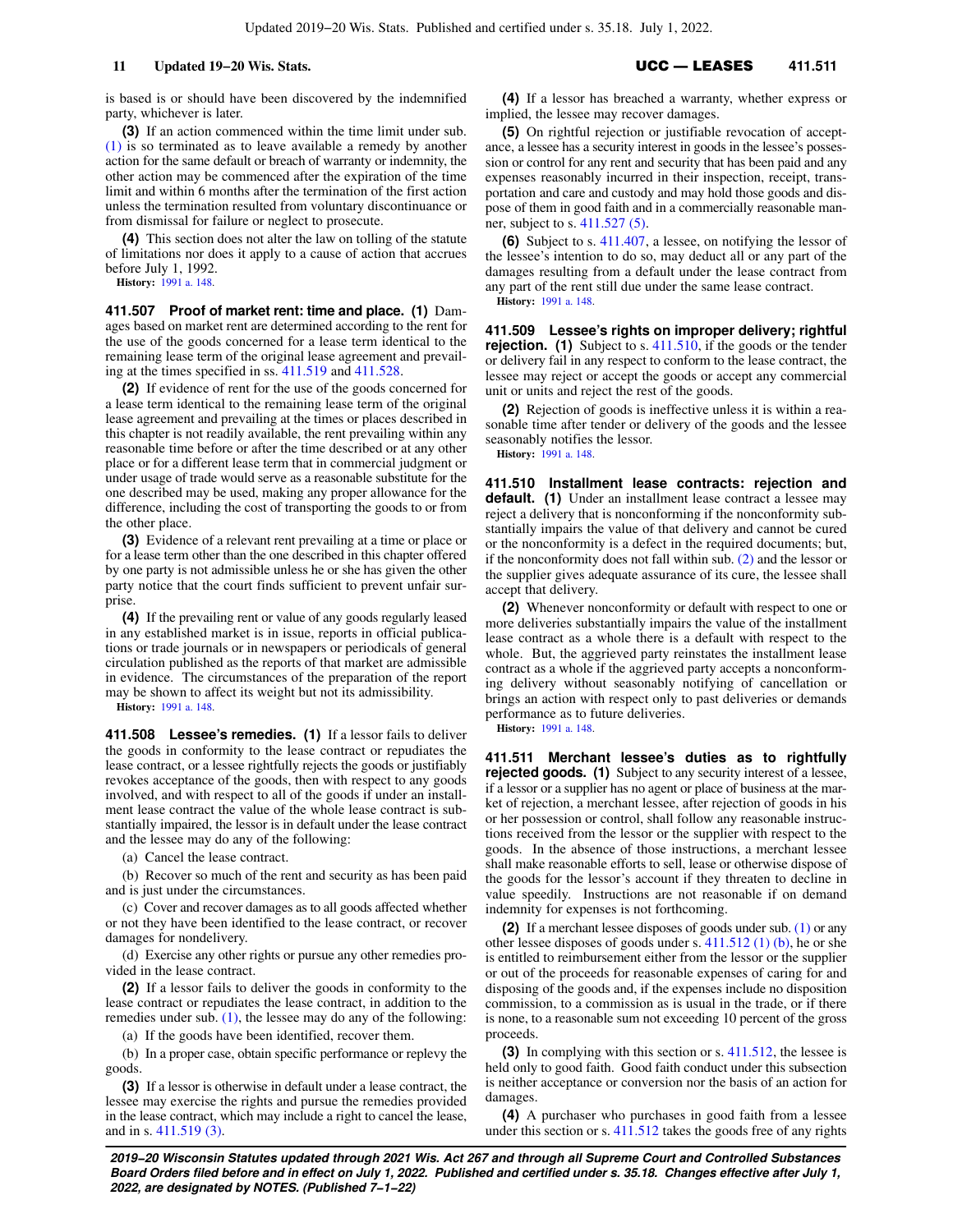## **411.511** UCC — LEASES **Updated 19−20 Wis. Stats. 12**

of the lessor and the supplier even though the lessee fails to comply with one or more of the requirements of this chapter. **History:** [1991 a. 148](https://docs.legis.wisconsin.gov/document/acts/1991/148).

**411.512 Lessee's duties as to rightfully rejected goods. (1)** Except as otherwise provided with respect to goods that threaten to decline in value speedily and subject to any security interest of a lessee, all of the following apply:

(a) The lessee, after rejection of goods in the lessee's possession, shall hold them with reasonable care at the lessor's or the supplier's disposition for a reasonable time after the lessee's seasonable notification of rejection.

(b) If the lessor or the supplier gives no instructions within a reasonable time after notification of rejection, the lessee may store the rejected goods for the lessor's or the supplier's account or ship them to the lessor or the supplier or dispose of them for the lessor's or the supplier's account with reimbursement as provided in s. [411.511 \(2\)](https://docs.legis.wisconsin.gov/document/statutes/411.511(2)).

(c) Except as provided in pars. [\(a\)](https://docs.legis.wisconsin.gov/document/statutes/411.512(1)(a)) and [\(b\),](https://docs.legis.wisconsin.gov/document/statutes/411.512(1)(b)) the lessee has no further obligations with regard to goods rightfully rejected.

**(2)** Action by the lessee under sub. [\(1\)](https://docs.legis.wisconsin.gov/document/statutes/411.512(1)) is not acceptance or conversion.

**History:** [1991 a. 148](https://docs.legis.wisconsin.gov/document/acts/1991/148).

**411.513 Cure by lessor of improper tender or delivery; replacement. (1)** If any tender or delivery by the lessor or the supplier is rejected because the tender or delivery is nonconforming and the time for performance has not yet expired, the lessor or the supplier may seasonably notify the lessee of the lessor's or the supplier's intention to cure and may then make a conforming delivery within the time provided in the lease contract.

**(2)** If the lessee rejects a nonconforming tender that the lessor or the supplier had reasonable grounds to believe would be acceptable with or without money allowance, the lessor or the supplier may have a further reasonable time to substitute a conforming tender if he or she seasonably notifies the lessee.

**History:** [1991 a. 148](https://docs.legis.wisconsin.gov/document/acts/1991/148).

**411.514 Waiver of lessee's objections. (1)** In rejecting goods, a lessee's failure to state a particular defect that is ascertainable by reasonable inspection precludes the lessee from relying on the defect to justify rejection or to establish default if any of the following circumstances exists:

(a) The lessor or the supplier could have cured the defect if the defect had been seasonably stated.

(b) Between merchants, the lessor or the supplier, after rejection, made a request in writing for a full and final written statement of all defects on which the lessee proposes to rely.

**(2)** A lessee's failure to reserve rights when paying rent or other consideration against documents precludes recovery of the payment for defects apparent in the documents.

**History:** [1991 a. 148](https://docs.legis.wisconsin.gov/document/acts/1991/148); [2009 a. 322](https://docs.legis.wisconsin.gov/document/acts/2009/322).

**411.515 Acceptance of goods. (1)** Acceptance of goods occurs after the lessee has a reasonable opportunity to inspect the goods and any of the following occurs:

(a) The lessee signifies or acts with respect to the goods in a manner that signifies to the lessor or the supplier that the goods are conforming or that the lessee will take or retain them in spite of their nonconformity.

(b) The lessee fails to make an effective rejection of the goods.

**(2)** Acceptance of a part of any commercial unit is acceptance of that entire unit.

**History:** [1991 a. 148](https://docs.legis.wisconsin.gov/document/acts/1991/148).

**411.516 Effect of acceptance of goods; notice of default; burden of establishing default after acceptance; notice of claim or litigation to person answerable over.** (1) A lessee shall pay rent for any goods accepted in accordance with the lease contract, with due allowance for goods rightfully rejected or not delivered.

**(2)** A lessee's acceptance of goods precludes rejection of the goods accepted. In the case of a finance lease, if made with knowledge of a nonconformity, acceptance may not be revoked because of it. In any other case, if made with knowledge of a nonconformity, acceptance may not be revoked because of it unless the acceptance was on the reasonable assumption that the nonconformity would be seasonably cured. Acceptance does not of itself impair any other remedy provided by this chapter or the lease agreement for nonconformity.

**(3)** If a tender has been accepted all of the following apply:

(a) Within a reasonable time after the lessee discovers or should have discovered any default, the lessee shall notify the lessor and the supplier, if any, or be barred from any remedy against the party not notified.

(b) Except in the case of a consumer lease, within a reasonable time after the lessee receives notice of litigation for infringement or the like the lessee shall notify the lessor or be barred from any remedy over for liability established by the litigation.

(c) The burden is on the lessee to establish any default.

**(4)** If a lessee is sued for breach of a warranty or other obligation for which a lessor or a supplier is answerable over, all of the following apply:

(a) The lessee may give the lessor or the supplier, or both, written notice of the litigation. If the notice states that the person notified may come in and defend and that if the person notified does not do so that person will be bound in any action against that person by the lessee by any determination of fact common to the 2 litigations, then, unless the person notified after seasonable receipt of the notice does come in and defend, that person is so bound.

(b) The lessor or the supplier may demand in writing that the lessee turn over control of the litigation including settlement if the claim is one for infringement or the like or else be barred from any remedy over. If the demand states that the lessor or the supplier agrees to bear all expense and to satisfy any adverse judgment, then, unless the lessee after seasonable receipt of the demand does turn over control, the lessee is so barred.

**(5)** Subsections [\(3\)](https://docs.legis.wisconsin.gov/document/statutes/411.516(3)) and [\(4\)](https://docs.legis.wisconsin.gov/document/statutes/411.516(4)) apply to any obligation of a lessee to hold the lessor or the supplier harmless against infringement or the like.

**History:** [1991 a. 148.](https://docs.legis.wisconsin.gov/document/acts/1991/148)

**411.517 Revocation of acceptance of goods. (1)** A lessee may revoke acceptance of a lot or commercial unit the nonconformity of which substantially impairs its value to the lessee if any of the following occurs:

(a) Except in the case of a finance lease, the lessee accepted the lot or commercial unit on the reasonable assumption that its nonconformity would be cured and it has not been seasonably cured.

(b) The lessee accepted the lot or commercial unit without discovery of the nonconformity if the lessee's acceptance was reasonably induced either by the lessor's assurances or, except in the case of a finance lease, by the difficulty of discovery before acceptance.

**(2)** Except in the case of a finance lease that is not a consumer lease, a lessee may revoke acceptance of a lot or commercial unit if the lessor defaults under the lease contract and the default substantially impairs the value of that lot or commercial unit to the lessee.

**(3)** If the lease agreement so provides, the lessee may revoke acceptance of a lot or commercial unit because of other defaults by the lessor.

**(4)** Revocation of acceptance shall occur within a reasonable time after the lessee discovers or should have discovered the ground for it and before any substantial change in the condition of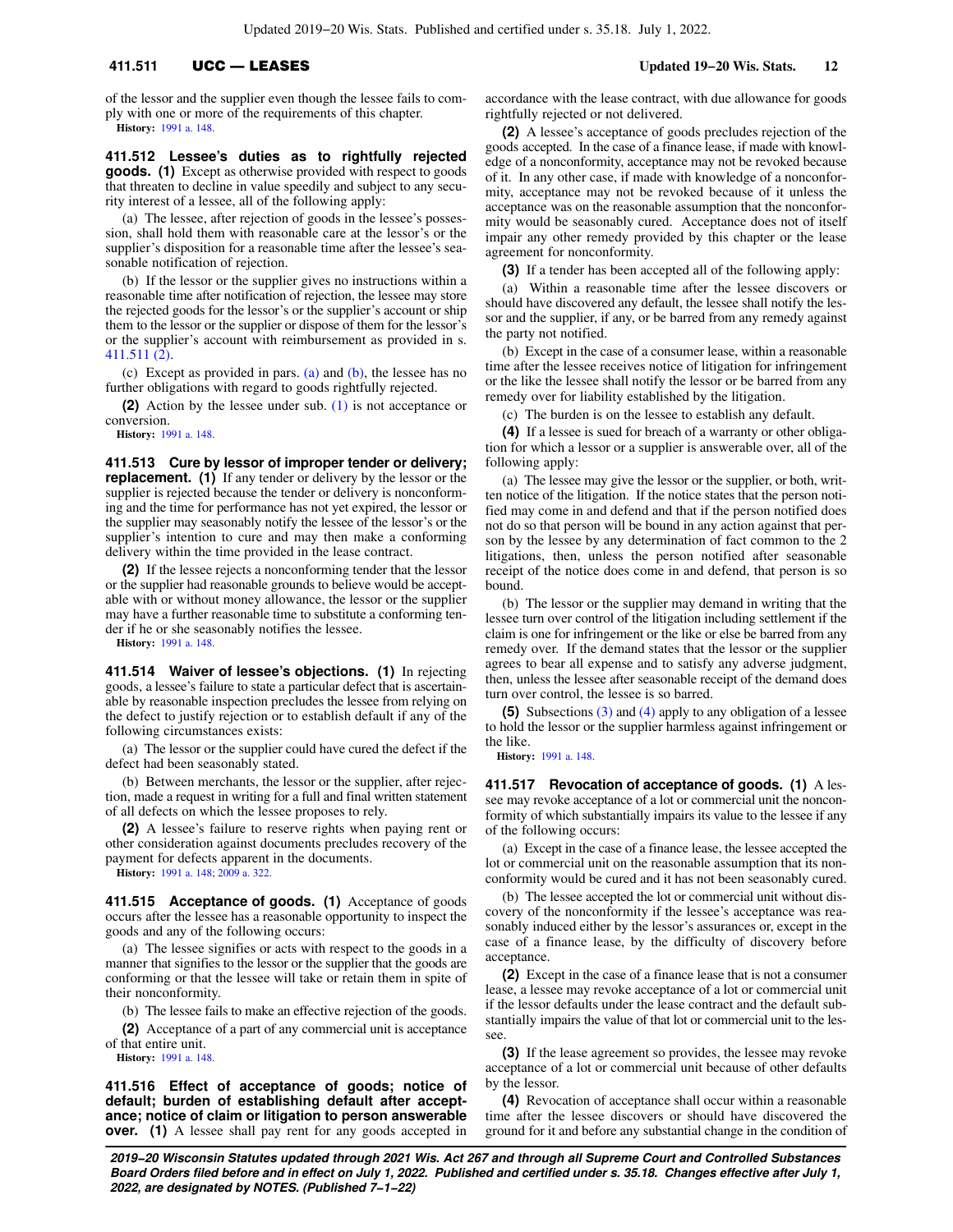the goods that is not caused by the nonconformity. Revocation is not effective until the lessee notifies the lessor.

**(5)** A lessee who revokes under this section has the same rights and duties with regard to the goods involved as if the lessee had rejected them.

**History:** [1991 a. 148](https://docs.legis.wisconsin.gov/document/acts/1991/148).

**411.518 Cover; substitute goods. (1)** After a default by a lessor under the lease contract of the type described in s. [411.508](https://docs.legis.wisconsin.gov/document/statutes/411.508(1)) [\(1\)](https://docs.legis.wisconsin.gov/document/statutes/411.508(1)), or, if agreed, after other default by the lessor, the lessee may cover by making any purchase or lease of or contract to purchase or lease goods in substitution for those due from the lessor.

**(2)** Except as otherwise provided with respect to damages liquidated in the lease agreement or otherwise determined pursuant to agreement of the parties, if a lessee's cover is by a lease agreement substantially similar to the original lease agreement and the new lease agreement is made in good faith and in a commercially reasonable manner, the lessee may recover from the lessor as damages the present value, as of the date of the commencement of the term of the new lease agreement, of the rent under the new lease agreement applicable to that period of the new lease term which is comparable to the then remaining term of the original lease agreement minus the present value as of the same date of the total rent for the then remaining lease term of the original lease agreement and any incidental or consequential damages, less expenses saved in consequence of the lessor's default.

**(3)** If a lessee's cover is by lease agreement that for any reason does not qualify under sub. [\(2\),](https://docs.legis.wisconsin.gov/document/statutes/411.518(2)) or is by purchase or otherwise, the lessee may recover from the lessor as if the lessee had elected not to cover and s. [411.519](https://docs.legis.wisconsin.gov/document/statutes/411.519) governs.

**History:** [1991 a. 148](https://docs.legis.wisconsin.gov/document/acts/1991/148).

**411.519 Lessee's damages for nondelivery, repudiation, default and breach of warranty in regard to accepted goods. (1)** Except as otherwise provided with respect to damages liquidated in the lease agreement or otherwise determined pursuant to agreement of the parties, if a lessee elects not to cover or a lessee elects to cover and the cover is by lease agreement that does not qualify under s. [411.518 \(2\),](https://docs.legis.wisconsin.gov/document/statutes/411.518(2)) or is by purchase or otherwise, the measure of damages for nondelivery or repudiation by the lessor or for rejection or revocation of acceptance by the lessee is the present value, as of the date of the default, of the then market rent minus the present value as of the same date of the original rent, computed for the remaining lease term of the original lease agreement, together with incidental and consequential damages, less expenses saved in consequence of the lessor's default.

**(2)** Market rent is determined as of the place for tender or, in cases of rejection after arrival or revocation of acceptance, as of the place of arrival.

**(3)** Except as otherwise agreed, if the lessee has accepted goods and given notification, the measure of damages for nonconforming tender or delivery or other default by a lessor is the loss resulting in the ordinary course of events from the lessor's default as determined in any manner that is reasonable together with incidental and consequential damages, less expenses saved in consequence of the lessor's default.

**(4)** Except as otherwise agreed, the measure of damages for breach of warranty is the present value at the time and place of acceptance of the difference between the value of the use of the goods accepted and the value if they had been as warranted for the lease term, unless special circumstances show proximate damages of a different amount, together with incidental and consequential damages, less expenses saved in consequence of the lessor's default or breach of warranty.

**History:** [1991 a. 148](https://docs.legis.wisconsin.gov/document/acts/1991/148).

**411.520 Lessee's incidental and consequential damages. (1)** Incidental damages resulting from a lessor's default include expenses reasonably incurred in inspection, receipt, transportation and care and custody of goods rightfully rejected or goods the acceptance of which is justifiably revoked, any commercially reasonable charges, expenses or commissions in connection with effecting cover, and any other reasonable expense incident to the default.

**(2)** Consequential damages resulting from a lessor's default include all of the following:

(a) Any loss resulting from general or particular requirements and needs of which the lessor at the time of contracting had reason to know and that could not reasonably be prevented by cover or otherwise.

(b) Injury to person or property proximately resulting from any breach of warranty.

**History:** [1991 a. 148.](https://docs.legis.wisconsin.gov/document/acts/1991/148)

**411.521 Lessee's right to specific performance or replevin. (1)** Specific performance may be decreed if the goods are unique or may be decreed in other proper circumstances.

**(2)** A decree for specific performance may include any terms and conditions as to payment of the rent, damages or other relief that the court considers just.

**(3)** A lessee has a right of replevin, claim and delivery, or the like for goods identified to the lease contract if after reasonable effort the lessee is unable to effect cover for those goods or the circumstances reasonably indicate that the effort will be unavailing. **History:** [1991 a. 148.](https://docs.legis.wisconsin.gov/document/acts/1991/148)

**411.522 Lessee's right to goods on lessor's insolvency.** (1) Subject to sub. [\(2\)](https://docs.legis.wisconsin.gov/document/statutes/411.522(2)) and even though the goods have not been shipped, a lessee who has paid a part or all of the rent and security for goods identified to a lease contract on making and keeping good a tender of any unpaid portion of the rent and security due under the lease contract may recover the goods identified from the lessor if the lessor becomes insolvent within 10 days after receipt of the first installment of rent and security.

**(2)** A lessee acquires the right to recover goods identified to a lease contract only if they conform to the lease contract.

**History:** [1991 a. 148.](https://docs.legis.wisconsin.gov/document/acts/1991/148)

**411.523 Lessor's remedies. (1)** If a lessee wrongfully rejects or revokes acceptance of goods or fails to make a payment when due or repudiates with respect to a part or the whole, then, with respect to any goods involved, and with respect to all of the goods if under an installment lease contract the value of the whole lease contract is substantially impaired, the lessee is in default under the lease contract and the lessor may do any of the following:

(a) Cancel the lease contract.

(b) Proceed respecting goods not identified to the lease contract.

(c) Withhold delivery of the goods and take possession of goods previously delivered.

(d) Stop delivery of the goods by any bailee.

(e) Dispose of the goods and recover damages, or retain the goods and recover damages, or in a proper case recover rent.

(f) Exercise any other rights or pursue any other remedies provided in the lease contract.

**(2)** If a lessor does not fully exercise a right or obtain a remedy to which the lessor is entitled under sub.  $(1)$ , the lessor may recover the loss resulting in the ordinary course of events from the lessee's default as determined in any reasonable manner, together with incidental damages, less expenses saved in consequence of the lessee's default.

**(3)** If a lessee is otherwise in default under a lease contract, the lessor may exercise the rights and pursue the remedies provided in the lease contract, which may include a right to cancel the lease. In addition, unless otherwise provided in the lease contract the lessor may do any of the following:

(a) If the default substantially impairs the value of the lease contract to the lessor, exercise the rights and pursue the remedies provided in sub.  $(1)$  or  $(2)$ .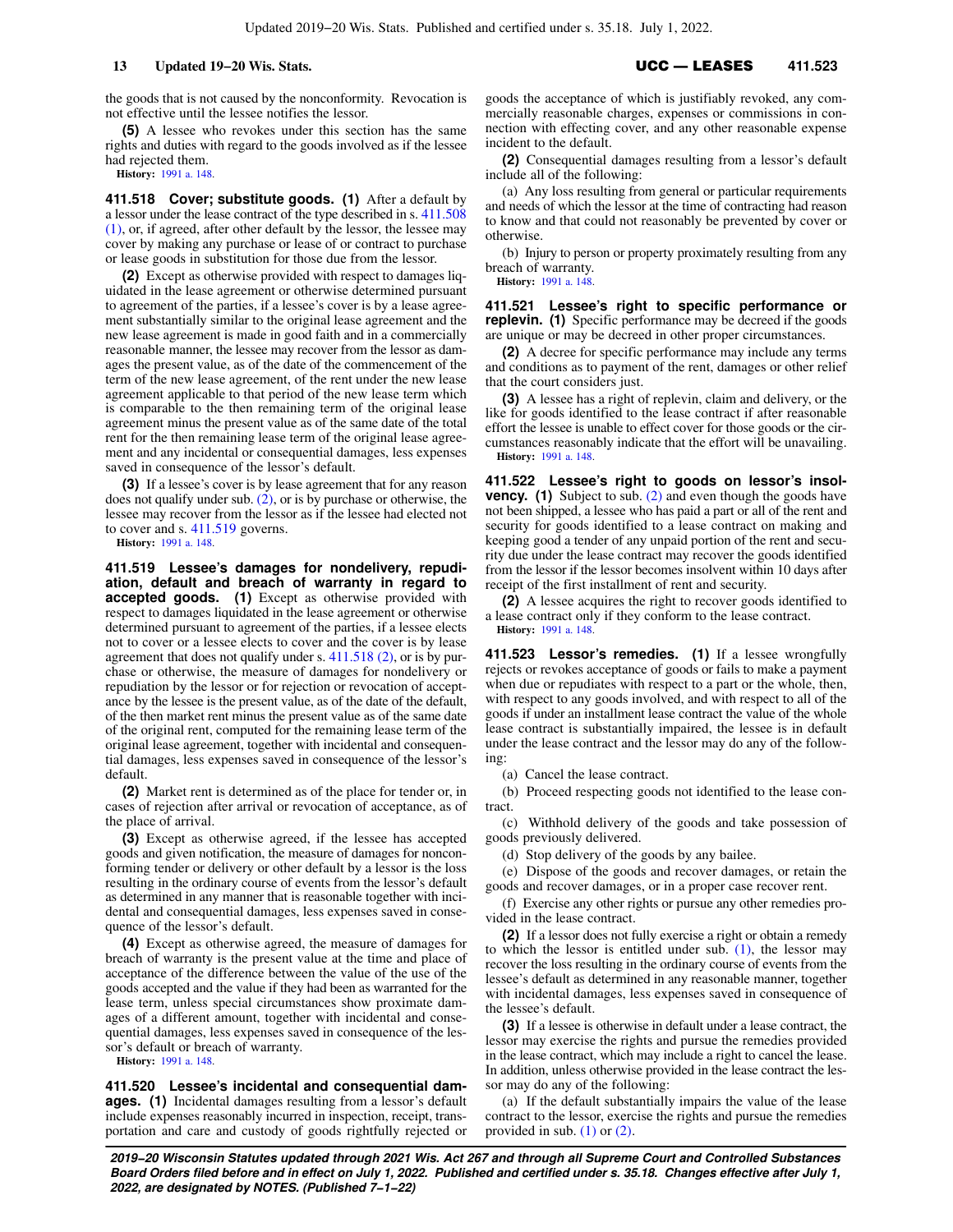## **411.523** UCC — LEASES **Updated 19−20 Wis. Stats. 14**

(b) If the default does not substantially impair the value of the lease contract to the lessor, recover as provided in sub. [\(2\)](https://docs.legis.wisconsin.gov/document/statutes/411.523(2)). **History:** [1991 a. 148](https://docs.legis.wisconsin.gov/document/acts/1991/148).

**411.524 Lessor's right to identify goods to lease contract. (1)** After default by the lessee under the lease contract of the type described in s.  $411.523$  (1) or [\(3\) \(a\)](https://docs.legis.wisconsin.gov/document/statutes/411.523(3)(a)) or, if agreed, after other default by the lessee, the lessor may do any of the following:

(a) Identify to the lease contract conforming goods not already identified if, when the lessor learned of the default, they were in the lessor's or the supplier's possession or control.

(b) Dispose of goods that demonstrably have been intended for the particular lease contract even though those goods are unfinished.

**(2)** If the goods are unfinished, in the exercise of reasonable commercial judgment for the purposes of avoiding loss and of effective realization, an aggrieved lessor or the supplier may complete manufacture and wholly identify the goods to the lease contract, cease manufacture and lease, sell or otherwise dispose of the goods for scrap or salvage value or proceed in any other reasonable manner.

**History:** [1991 a. 148](https://docs.legis.wisconsin.gov/document/acts/1991/148).

**411.525 Lessor's right to possession of goods. (1)** If a lessor discovers that the lessee is insolvent, the lessor may refuse to deliver the goods.

**(2)** After a default by the lessee under the lease contract of the type described in s.  $411.523$  (1) or [\(3\) \(a\)](https://docs.legis.wisconsin.gov/document/statutes/411.523(3)(a)) or, if agreed, after other default by the lessee, the lessor has the right to take possession of the goods. If the lease contract so provides, the lessor may require the lessee to assemble the goods and make them available to the lessor at a place designated by the lessor that is reasonably convenient to both parties. Without removal, the lessor may render unusable any goods employed in trade or business, and may dispose of goods on the lessee's premises.

**(3)** The lessor may proceed under sub. [\(2\)](https://docs.legis.wisconsin.gov/document/statutes/411.525(2)) without judicial process if it can be done without breach of the peace or the lessor may proceed by action.

**History:** [1991 a. 148](https://docs.legis.wisconsin.gov/document/acts/1991/148).

**411.526 Lessor's stoppage of delivery in transit or otherwise.** (1) A lessor may stop delivery of goods in the possession of a carrier or other bailee if the lessor discovers that the lessee is insolvent and may stop delivery of carload, truckload, planeload or larger shipments of express or freight if the lessee repudiates or fails to make a payment due before delivery, whether for rent, security or otherwise under the lease contract, or for any other reason the lessor has a right to withhold or take possession of the goods.

**(2)** In pursuing its remedies under sub. [\(1\)](https://docs.legis.wisconsin.gov/document/statutes/411.526(1)), the lessor may stop delivery until any of the following occurs:

(a) Receipt of the goods by the lessee.

(b) Acknowledgment to the lessee by any bailee of the goods, except a carrier, that the bailee holds the goods for the lessee.

(c) Acknowledgment to the lessee by a carrier via reshipment or as a warehouse that the carrier holds the goods for the lessee.

**(3)** (a) To stop delivery, a lessor shall so notify as to enable the bailee by reasonable diligence to prevent delivery of the goods.

(b) After notification, the bailee shall hold and deliver the goods according to the directions of the lessor, but the lessor is liable to the bailee for any ensuing charges or damages.

(c) A carrier who has issued a nonnegotiable bill of lading is not obliged to obey a notification to stop received from a person other than the consignor.

**History:** [1991 a. 148](https://docs.legis.wisconsin.gov/document/acts/1991/148); [2009 a. 322](https://docs.legis.wisconsin.gov/document/acts/2009/322).

**411.527 Lessor's rights to dispose of goods. (1)** After a default by a lessee under the lease contract of the type described in s.  $411.523$  (1) or [\(3\) \(a\)](https://docs.legis.wisconsin.gov/document/statutes/411.523(3)(a)) or after the lessor refuses to deliver or takes possession of goods, or, if agreed, after other default by a lessee, the lessor may dispose of the goods concerned or the undelivered balance of the goods by lease, sale or otherwise.

**(2)** Except as otherwise provided with respect to damages liquidated in the lease agreement or otherwise determined pursuant to agreement of the parties, if the disposition is by lease agreement substantially similar to the original lease agreement and the new lease agreement is made in good faith and in a commercially reasonable manner, the lessor may recover from the lessee as damages accrued and unpaid rent as of the date of the commencement of the term of the new lease agreement, the present value, as of the same date, of the total rent for the then remaining lease term of the original lease agreement minus the present value, as of the same date, of rent under the new lease agreement applicable to that period of the new lease term which is comparable to the then remaining term of the original lease agreement, and any incidental damages allowed under s. [411.530](https://docs.legis.wisconsin.gov/document/statutes/411.530), less expenses saved in consequence of the lessee's default.

**(3)** If the lessor's disposition is by lease agreement that does not qualify under sub.  $(2)$ , or is by sale or otherwise, the lessor may recover from the lessee as if the lessor had elected not to dispose of the goods and s. [411.528](https://docs.legis.wisconsin.gov/document/statutes/411.528) governs.

**(4)** A subsequent buyer or lessee who buys or leases from the lessor in good faith for value as a result of a disposition under this section takes the goods free of the original lease contract and of any rights of the original lessee even though the lessor fails to comply with one or more of the requirements of this chapter.

**(5)** The lessor is not accountable to the lessee for any profit made on any disposition. A lessee who rightfully rejects or justifiably revokes acceptance shall account to the lessor for any excess over the amount of the lessee's security interest.

**History:** [1991 a. 148.](https://docs.legis.wisconsin.gov/document/acts/1991/148)

**411.528 Lessor's damages for nonacceptance, failure to pay, repudiation or other default. (1)** Except as otherwise provided with respect to damages liquidated in the lease agreement or otherwise determined pursuant to agreement of the parties, if a lessor elects to retain the goods or a lessor elects to dispose of the goods and the disposition is by lease agreement that does not qualify under s.  $411.527$  (2), or is by sale or otherwise, the lessor may recover from the lessee all of the following as damages for a default of the type described in s.  $411.523$  (1) or [\(3\) \(a\),](https://docs.legis.wisconsin.gov/document/statutes/411.523(3)(a)) or, if agreed, for other default of the lessee:

(a) Accrued and unpaid rent as of the date of default if the lessee has never taken possession of the goods, or, if the lessee has taken possession of the goods, as of the date that the lessor repossesses the goods or an earlier date on which the lessee makes a tender of the goods to the lessor.

(b) The present value as of the date determined under par. [\(a\)](https://docs.legis.wisconsin.gov/document/statutes/411.528(1)(a)) of the total rent for the then remaining lease term of the original lease agreement minus the present value as of the same date of the market rent at the place where the goods are located computed for the same lease term.

(c) Any incidental damages allowed under s. [411.530](https://docs.legis.wisconsin.gov/document/statutes/411.530), less expenses saved in consequence of the lessee's default.

**(2)** If the measure of damages provided in sub. [\(1\)](https://docs.legis.wisconsin.gov/document/statutes/411.528(1)) is inadequate to put a lessor in as good a position as performance would have, the measure of damages is the present value of the profit, including reasonable overhead, that the lessor would have made from full performance by the lessee, together with any incidental damages allowed under s. [411.530](https://docs.legis.wisconsin.gov/document/statutes/411.530), due allowance for costs reasonably incurred and due credit for payments or proceeds of disposition.

**History:** [1991 a. 148.](https://docs.legis.wisconsin.gov/document/acts/1991/148)

**411.529 Lessor's action for the rent. (1)** After default by the lessee under the lease contract of the type described in s.  $411.523$  (1) or [\(3\) \(a\)](https://docs.legis.wisconsin.gov/document/statutes/411.523(3)(a)) or, if agreed, after other default by the lessee, if the lessor complies with sub.  $(2)$ , all of the following apply:

(a) For goods accepted by the lessee and not repossessed by or tendered to the lessor and for conforming goods lost or damaged